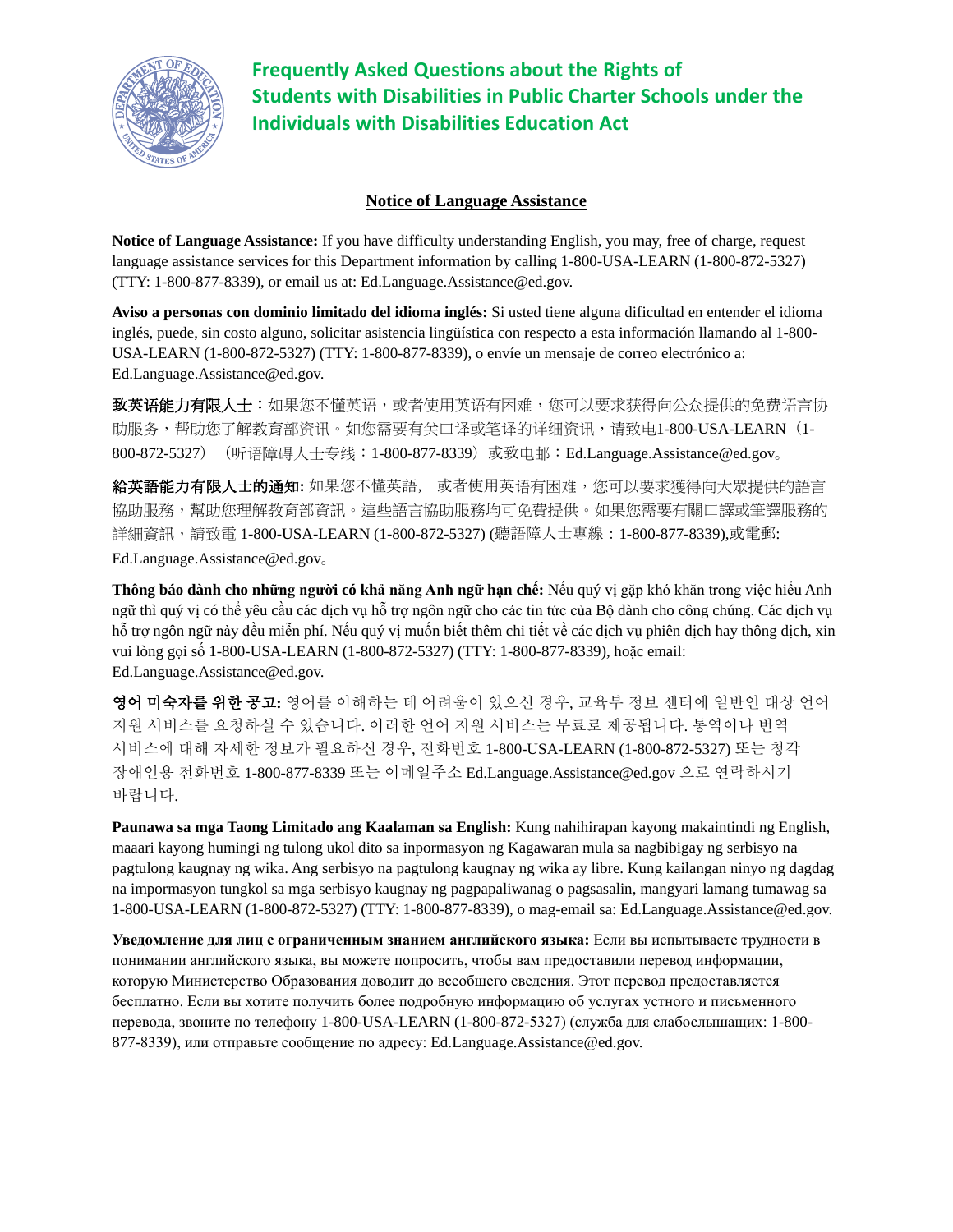**Notice of Significant Guidance**. The U.S. Department of Education (Department) has determined that this Frequently Asked Questions document is significant guidance under the Office of Management and Budget's Final Bulletin for Agency Good Guidance Practices, 72 Fed. Reg. 3432 (Jan. 25, 2007). *See* [www.whitehouse.gov/sites/default/files/omb/memoranda/fy2007/m07-07.pdf.](http://www.whitehouse.gov/sites/default/files/omb/memoranda/fy2007/m07-07.pdf)  Significant guidance is non-binding and does not create or impose new legal requirements. The Department is issuing this letter to provide State and local educational agencies, including charter schools that operate as LEAs and charter schools that are part of traditional LEAs, with information to assist them in meeting their obligations under the IDEA and its implementing regulations. 20 U.S.C. 1400 et seq.; 34 CFR Part 300. This letter also provides members of the public with information about their rights under the laws and regulations.

If you are interested in commenting on this letter or have questions, please send them to the Office of Special Education and Rehabilitative Services by email a[t IDEAcharterschools@ed.gov,](mailto:IDEAcharterschools@ed.gov) by phone at 202-245-7468 (TDD 800-877-8339), or by mail to the U.S. Department of Education, 550 12th Street, SW., Potomac Center Plaza, room 5319, Washington, D.C. 20202. For further information about the Department's guidance processes, please visit [www.ed.gov/policy/gen/guid/significant-guidance.html.](http://www.ed.gov/policy/gen/guid/significant-guidance.html)

## **U.S. Department of Education, Office of Special Education and Rehabilitative Services,**  *Frequently Asked Questions about the Rights of Students with Disabilities in Public Charter Schools under the Individuals with Disabilities Education Act* **(December 28, 2016)**

The Office of Special Education and Rehabilitative Services (OSERS) is issuing this guidance to provide charter schools, States, State educational agencies (SEAs), local educational agencies (LEAs), other public agencies, parents, and other stakeholders with information regarding the rights of children with disabilities attending charter schools and their parents under the Individuals with Disabilities Education Act (IDEA or Act). Specifically, the guidance emphasizes that children with disabilities who attend public charter schools and their parents retain all rights and protections under Part B of IDEA just as they would if the children were enrolled in other public schools. The Questions and Answers included in this document also address questions regarding IDEA requirements governing the provision of a free appropriate public education (FAPE) to IDEA-eligible students attending charter schools, child find and evaluations, placement procedures, procedural safeguards, IDEA funding and IDEA obligations related to charter school closures, and other topics. This guidance is being released jointly with guidance from the United States Department of Education's (ED's or Department's) Office for Civil Rights (OCR) addressing the rights of students with disabilities under Section 504 of the Rehabilitation Act of 1973 (Section 504) available at:

[http://www2.ed.gov/about/offices/list/ocr/docs/dcl-faq-201612-504-charter-school.pdf.](http://www2.ed.gov/about/offices/list/ocr/docs/dcl-faq-201612-504-charter-school.pdf)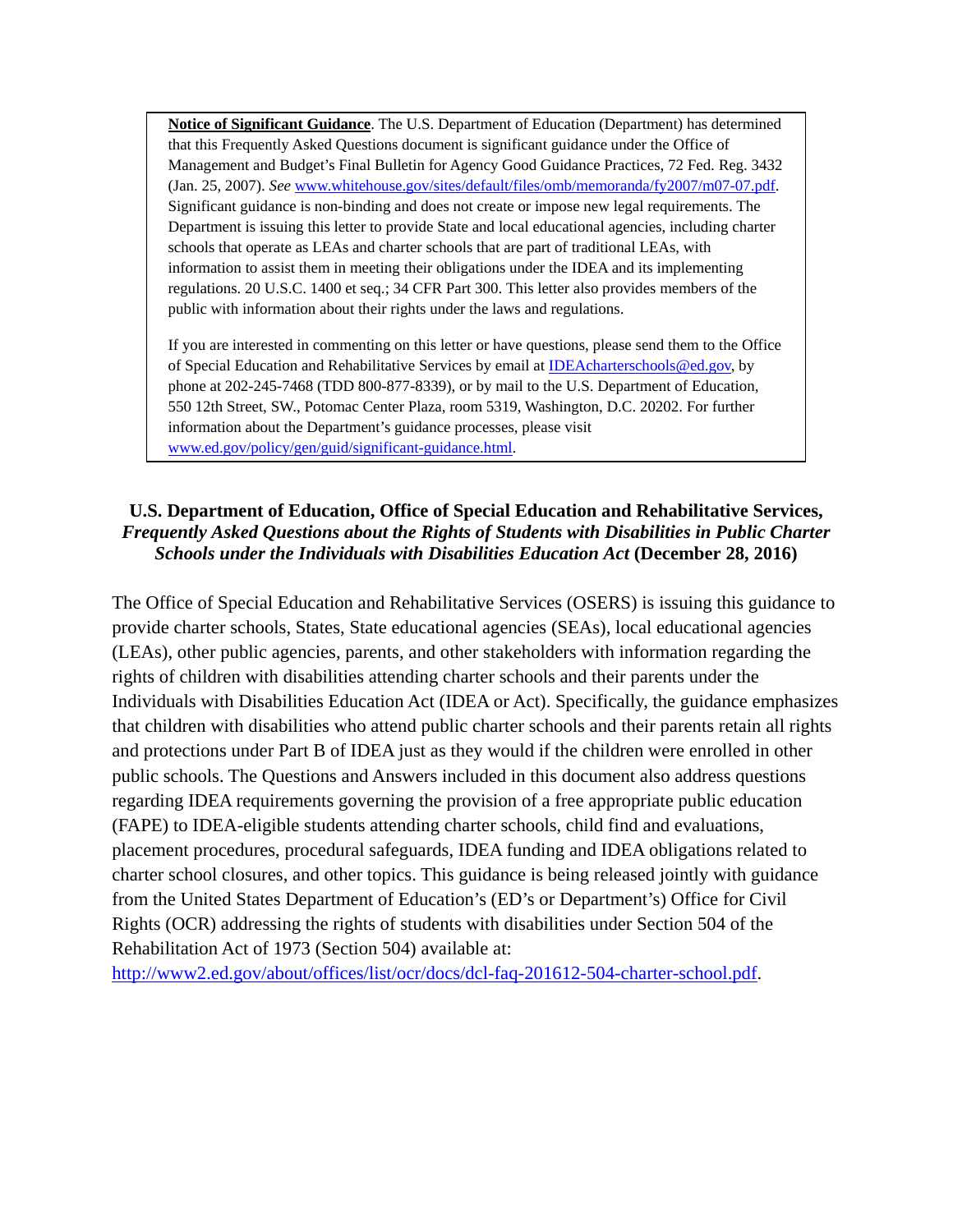# <span id="page-2-0"></span>**Table of Content[s](#page-2-0)**

# **[Overview](#page-5-0)**

| 1. | Why have ED's OSERS and OCR issued separate guidance documents about the rights of                                                                                           |  |
|----|------------------------------------------------------------------------------------------------------------------------------------------------------------------------------|--|
| 2. |                                                                                                                                                                              |  |
| 3. |                                                                                                                                                                              |  |
| 4. |                                                                                                                                                                              |  |
| 5. | Do children with disabilities who attend charter schools and their parents retain all                                                                                        |  |
|    | <b>Treatment of Charter Schools under IDEA</b>                                                                                                                               |  |
|    |                                                                                                                                                                              |  |
| 7. | What are the responsibilities of an LEA when a charter school is a public school of                                                                                          |  |
| 8. |                                                                                                                                                                              |  |
| 9. | What is the SEA's responsibility for general supervision of the education of children                                                                                        |  |
|    |                                                                                                                                                                              |  |
|    | <b>FAPE and Provision of Services</b>                                                                                                                                        |  |
|    |                                                                                                                                                                              |  |
|    |                                                                                                                                                                              |  |
|    | 13. What are a charter school's responsibilities for serving a child with a disability once                                                                                  |  |
|    | 14. Are there limits on the amount or type of special education or related services that                                                                                     |  |
|    | 15. What are a charter school's obligations when a child who had an IEP in his or her<br>previous school district enrolls in a charter school LEA or a new LEA that includes |  |
|    | 16. What options are available when a charter school does not receive the IEP of a child                                                                                     |  |
|    | 17. After implementing a child's IEP, what actions must a charter school LEA, or an<br>LEA that includes a charter school, take if the charter school wants to change the    |  |
|    | 18. Must children with disabilities attending charter schools be included in general                                                                                         |  |
|    | 19. What requirements apply to children with disabilities attending charter schools with<br>respect to their participation in extracurricular and nonacademic activities? 12 |  |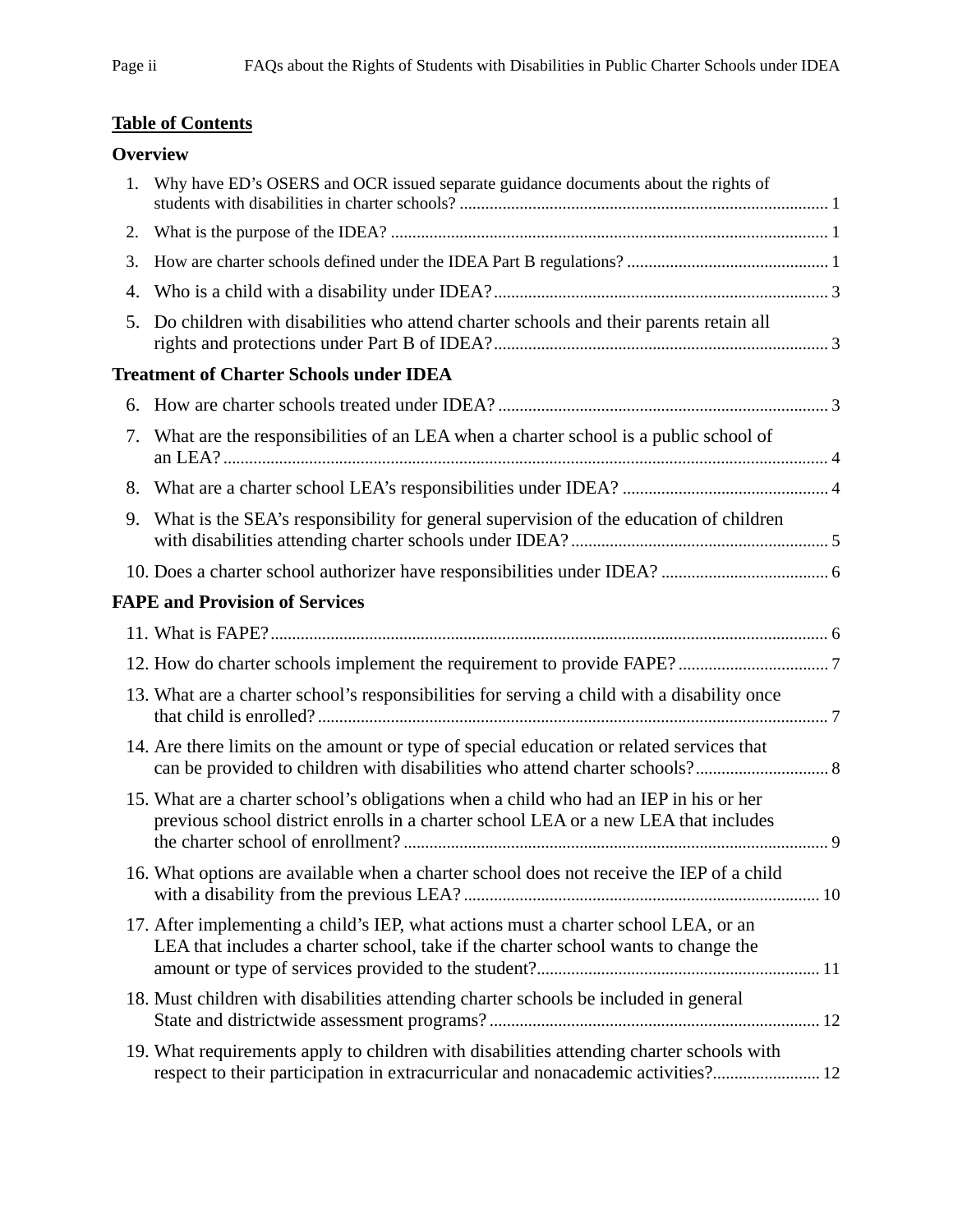| 20. Must a charter school LEA, or the LEA that includes the charter school, provide a<br>child with a disability the opportunity to participate in physical education classes? 13 |
|-----------------------------------------------------------------------------------------------------------------------------------------------------------------------------------|
| 21. If the IEP of a child with a disability includes transportation, is the charter school<br>LEA or the LEA that includes the charter school responsible for providing that      |
| 22. Are children with disabilities who attend charter schools entitled to transition                                                                                              |
| <b>Child Find/Evaluation</b>                                                                                                                                                      |
| 23. What happens if a charter school suspects that one of its students may be a child                                                                                             |
| 24. How may a charter school implement a response to intervention (RTI) framework                                                                                                 |
| 25. When is a reevaluation required for an IDEA-eligible child with a disability who                                                                                              |
| <b>Placement and LRE Requirements</b>                                                                                                                                             |
| 26. What is a charter school's obligation to educate eligible children with disabilities                                                                                          |
| 27. How do charter schools implement the IDEA placement requirements?  17                                                                                                         |
| 28. What procedures must be followed if the charter school's current program cannot                                                                                               |
| 29. How are LRE requirements met if a charter school's educational mission is to                                                                                                  |
| 30. What are the responsibilities of a virtual (online) charter school to ensure the                                                                                              |
| 31. Can a charter school dis-enroll a child to prevent a child with disabilities from<br>returning to the school if the child fails to meet certain school requirements? 19       |
| <b>Procedural Safeguards</b>                                                                                                                                                      |
| 32. What procedural safeguards must be provided to children with disabilities attending                                                                                           |
| 33. How does an IEP Team address the needs of a child with a disability attending a<br>charter school if the child's behavior impedes the child's learning or that of others? 21  |
| 34. What disciplinary procedures apply to children with disabilities attending charter                                                                                            |
| <b>IDEA Funding</b>                                                                                                                                                               |
| 35. Are charter school LEAs eligible to receive subgrants under Part B of IDEA?                                                                                                   |
| 36. What eligibility requirements must a charter school LEA meet in order to receive                                                                                              |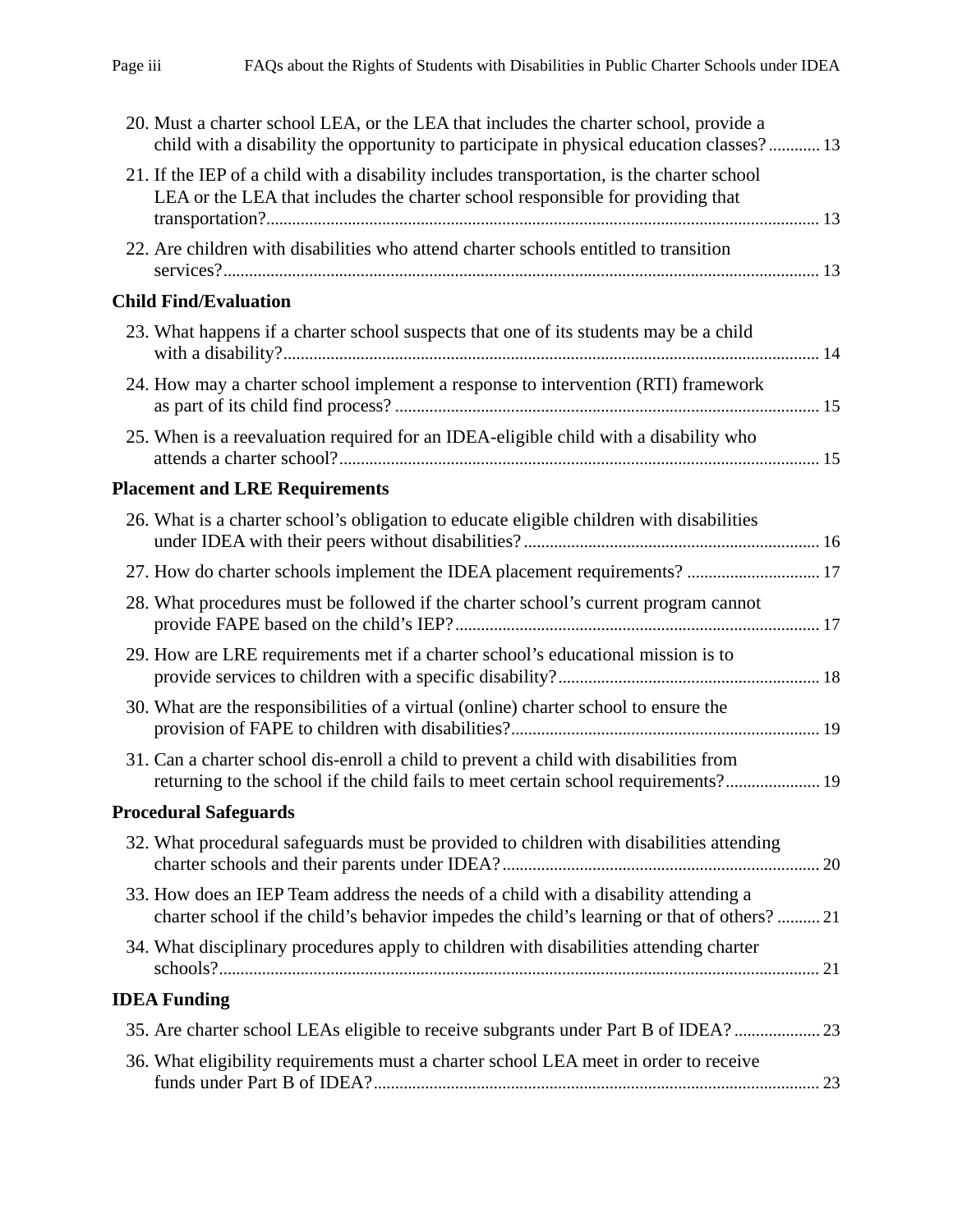| 37. Do children with disabilities who attend a charter school that does not receive Part                                                                                       |    |
|--------------------------------------------------------------------------------------------------------------------------------------------------------------------------------|----|
| 38. Does Part B of IDEA contain any provisions to ensure that newly-created charter                                                                                            |    |
| 39. How are base payments calculated for charter school LEAs under IDEA?  24                                                                                                   |    |
| 40. How are base payment adjustments made for new or expanding charter school                                                                                                  |    |
| 41. How does an SEA calculate the population payment for a new or expanded charter                                                                                             |    |
| 42. How does an SEA calculate the poverty payment for a new or expanded charter                                                                                                |    |
| 43. May an eligible charter school LEA receive an IDEA subgrant even if the charter                                                                                            |    |
| 44. Are there funding requirements in Part B of IDEA that apply to LEAs that have                                                                                              |    |
| 45. Are LEAs required to allocate Part B funds to eligible new or expanding charter<br>schools that are public schools within an LEA? What if the LEA provides Part B          |    |
| <b>Charter School Closures</b>                                                                                                                                                 |    |
| 46. When a charter school LEA that has received an IDEA Part B subgrant closes, what                                                                                           |    |
| 47. If a charter school closes, or if a closing is imminent, what responsibilities does the<br>charter school have with regard to equipment purchased with IDEA funds for      |    |
| 48. If a charter school closes or if a closing is imminent, what responsibilities does the<br>charter school have with regard to its records for children with disabilities?27 |    |
| 49. If a charter school closes, how does an LEA or SEA ensure that children with<br>disabilities who attended the closed charter school continue to receive FAPE?              |    |
| <b>Other Topics</b>                                                                                                                                                            |    |
| 50. What responsibilities do charter schools have with regard to the transfer of records                                                                                       |    |
| 51. Are representatives of charter schools required members of the State advisory panel                                                                                        | 29 |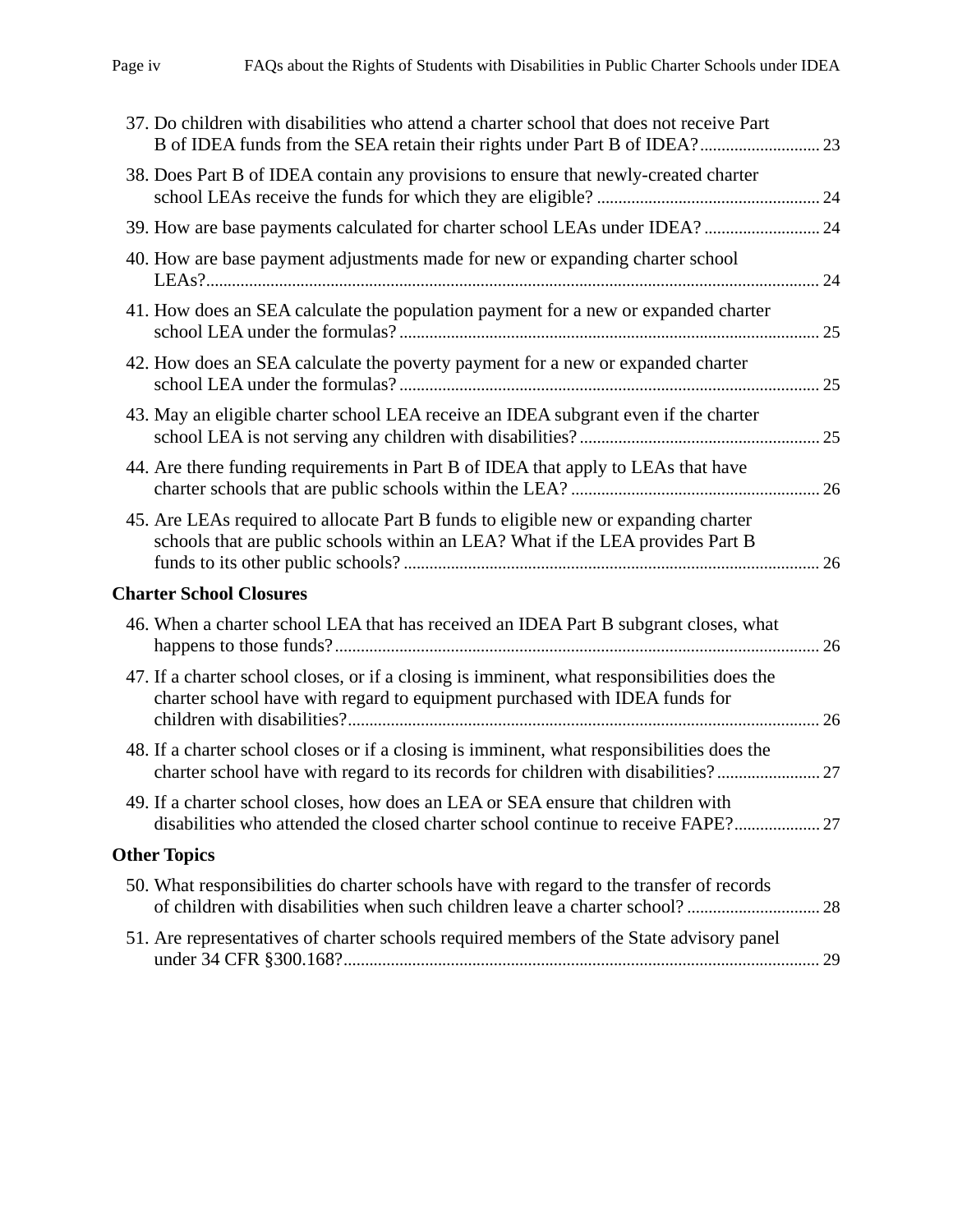# <span id="page-5-0"></span>**Overview**

## <span id="page-5-1"></span>**1. Why have ED's OSERS and OCR issued separate guidance documents about the rights of students with disabilities in charter schools?**

In recent years, stakeholders have advised OSERS and OCR of a need for more information about the rights of students with disabilities who attend, or wish to attend, charter schools under the laws for which OSERS (IDEA) and OCR (Section 504 of the Rehabilitation Act of 1973 and Title II of the Americans with Disabilities Act of 1990, both as amended) are responsible. In considering how best to address this need, OSERS and OCR determined that the laws for which the respective offices are responsible are sufficiently different in terms of purposes, definitions of the populations of students covered, and requirements, that two coordinated, but separate, documents are necessary to outline with clarity the rights of students with disabilities in charter schools under the respective laws. For this reason, OSERS and OCR have, in coordination, issued separate guidance documents addressing the rights of students with disabilities in charter schools under these complementary, but different, laws.<sup>[1](#page-5-4)</sup>

## <span id="page-5-2"></span>**2. What is the purpose of the IDEA?**

IDEA is the Federal law that assists States, and through them, LEAs, in providing special education and related services to children with disabilities. The primary purpose of the IDEA Part B program<sup>[2](#page-5-5)</sup> is for States and school districts to make FAPE, as defined in the IDEA, available to all eligible children with disabilities and to ensure that IDEA's rights and protections are afforded to eligible children and their parents.<sup>[3](#page-5-6)</sup>

# <span id="page-5-3"></span>**3. How are charter schools defined under the IDEA Part B regulations?**

While charter schools are established according to individual State charter school laws, the term "charter school," as used in this document and as defined in the current IDEA Part B regulations, has the meaning of "charter school" in the Elementary and Secondary Education Act of 1965

<span id="page-5-4"></span><sup>&</sup>lt;sup>1</sup> See OCR guidance document, Frequently Asked Questions about the Rights of Students with Disabilities in Public Charter Schools under Section 504 of the Rehabilitation Act of 1973, December 28, 2016, [http://www2.ed.gov/about/offices/list/ocr/docs/dcl-faq-201612-504-charter-school.pdf.](http://www2.ed.gov/about/offices/list/ocr/docs/dcl-faq-201612-504-charter-school.pdf)  $\overline{\phantom{a}}$ 

<span id="page-5-5"></span> $2$  Part B of IDEA is a formula grant program, consisting of the Grants to States program authorized under section 611 of the Act and the Preschool Grants Program authorized under section 619 of the Act. States that meet specified grant eligibility conditions receive grants (financial assistance) under Part B from the Department, and the amount of each grant award is determined based on a statutory formula. Once a State receives its grant, it is able to retain a specified amount of funds for administration and other authorized State-level activities. States distribute most of their Part B grant awards by making subawards to eligible LEAs or school districts, including charter schools that operate as LEAs, for use in accordance with Part B of the Act. 34 CFR §§300.705 and 300.816. Hereafter, this document will include both programs (sections 611 and 619) when referring to Part B grants (to States) or Part B subawards or subgrants (to LEAs).

<span id="page-5-6"></span><sup>&</sup>lt;sup>3</sup> The term "parent" means a biological or adoptive parent of a child; a foster parent, unless State law, regulations, or contractual obligations with a State or local entity prohibit a foster parent from acting as a parent; a guardian generally authorized to act as the child's parent, or authorized to make educational decisions for the child (but not the State if the child is a ward of the State); an individual acting in the place of a biological or adoptive parent (including a grandparent, stepparent, or other relative) with whom the child lives, or an individual who is legally responsible for the child's welfare; or a surrogate parent who has been appointed in accordance with 34 CFR §300.519. 34 CFR §300.30.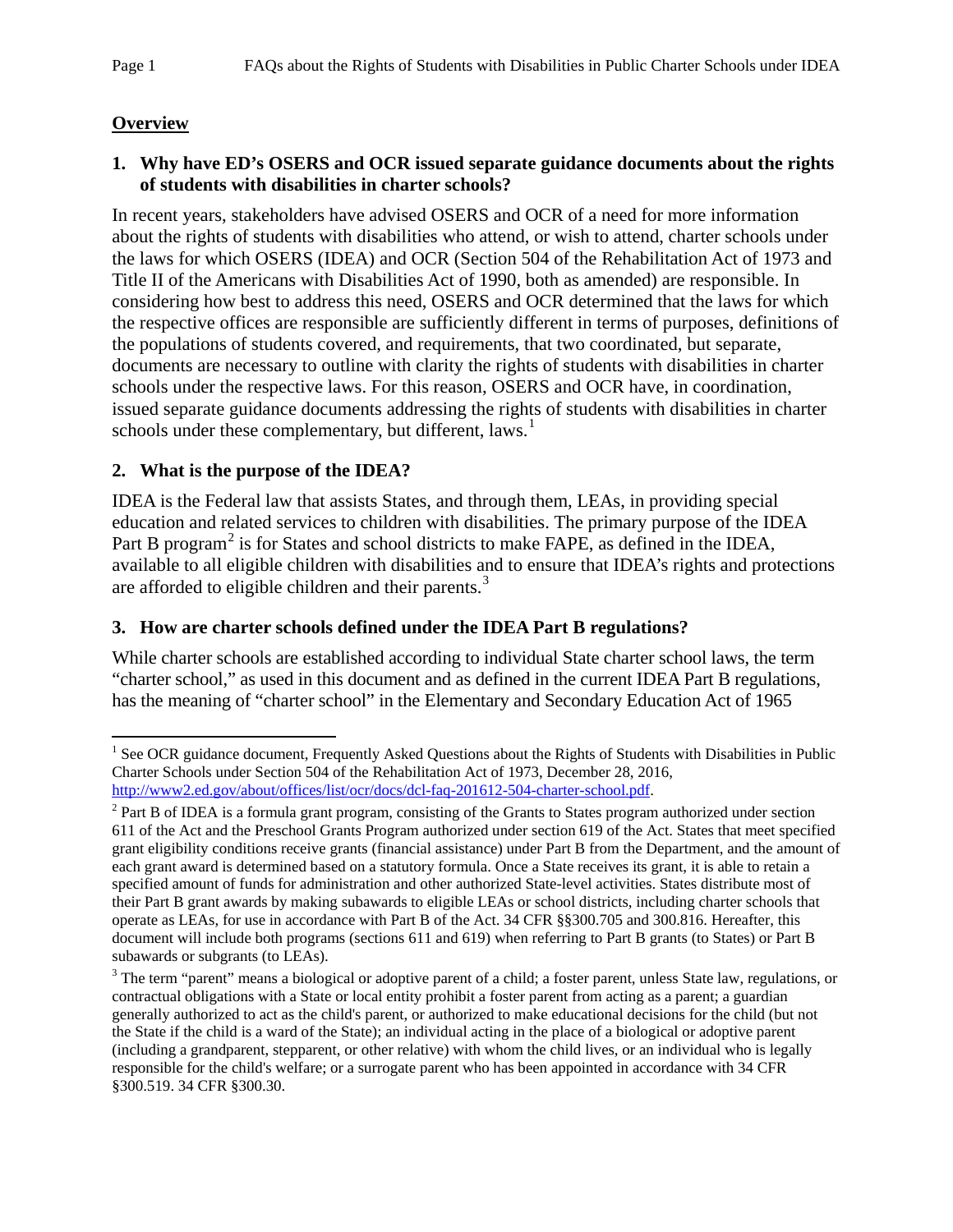(ESEA), as amended by the No Child Left Behind Act of 2001 (NCLB). 34 CFR §300.7. Because the NCLB definition of "charter school" was recently amended by the Every Student Succeeds Act of 2015 (ESSA), the ESSA definition of "charter school" applies for purposes of this document and IDEA Part B. Section 4310(2) of the ESEA, as amended by the ESSA, provides that:

The term "charter school" means a public school that:

- A In accordance with a specific State statute authorizing the granting of charters to schools, is exempt from significant State or local rules that inhibit the flexible operation and management of public schools, but not from any rules relating to the other requirements of this paragraph [the paragraph that sets forth the Federal definition];
- B Is created by a developer as a public school, or is adapted by a developer from an existing public school, and is operated under public supervision and direction;
- C Operates in pursuit of a specific set of educational objectives determined by the school's developer and agreed to by the authorized public chartering agency;
- D Provides a program of elementary or secondary education, or both;
- E Is nonsectarian in its programs, admissions policies, employment practices, and all other operations, and is not affiliated with a sectarian school or religious institution;
- F Does not charge tuition;
- G Complies with the Age Discrimination Act of 1975 [\[42 U.S.C. 6101](https://www.law.cornell.edu/uscode/text/42/6101) et seq.], title VI of the Civil Rights Act of 1964 [\[42 U.S.C. 2000d](https://www.law.cornell.edu/uscode/text/42/2000d) et seq.], title IX of the Education Amendments of 1972 [\[20 U.S.C. 1681](https://www.law.cornell.edu/uscode/text/20/1681) et seq.], section 504 of the Rehabilitation Act of 1973 [\[29 U.S.C. 794\]](https://www.law.cornell.edu/uscode/text/29/794), the Americans with Disabilities Act of 1990 [42 [U.S.C.](https://www.law.cornell.edu/uscode/text/42/12101) 12101 et seq.], [section 444 of the General Education Provisions Act \[20](https://www.law.cornell.edu/uscode/text/20/1232g) U.S.C. 1232g] (commonly referred to as the "Family Educational Rights and Privacy Act of 1974"), and Part B of the Individuals with Disabilities Education Act [\[20 U.S.C. 1411](https://www.law.cornell.edu/uscode/text/20/1411) et seq.];
- H Is a school to which parents choose to send their children, and that
	- i. Admits students on the basis of a lottery, consistent with section  $4303(c)(3)(A)$  of the [ESEA,](https://www.law.cornell.edu/uscode/text/20/lii:usc:t:20:s:7221b:c:3:A) if more students apply for admission than can be accommodated; or
	- ii. In the case of a school that has an affiliated charter school (such as a school that is part of the same network of schools), automatically enrolls students who are enrolled in the immediate prior grade level of the affiliated charter school and, for any additional student openings or student openings created through regular attrition in student enrollment in the affiliated charter school and the enrolling school, admits students on the basis of a lottery as described above;
- I Agrees to comply with the same Federal and State audit requirements as do other elementary schools and secondary schools in the State, unless such State audit requirements are waived by the State;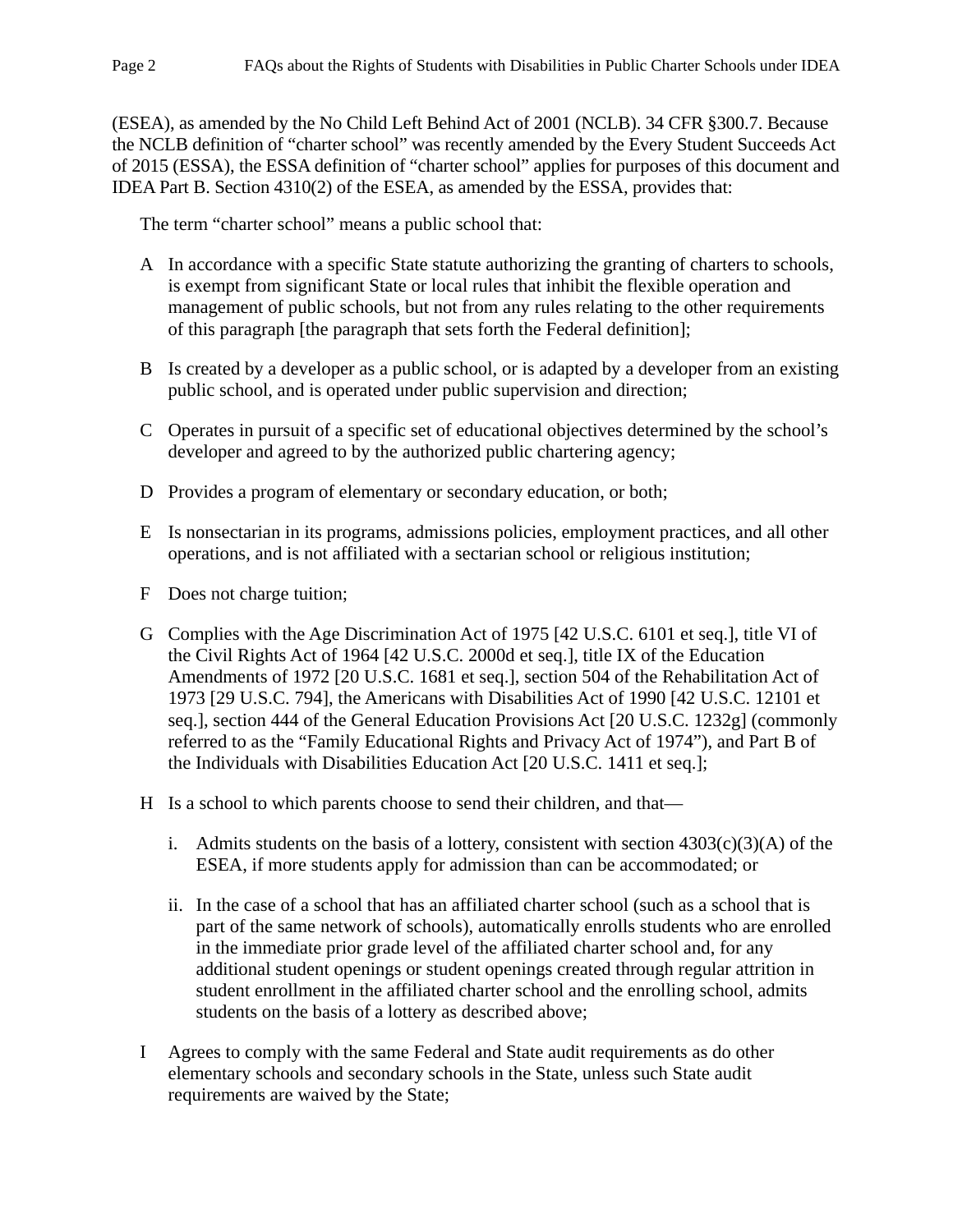- J Meets all applicable Federal, State, and local health and safety requirements;
- K Operates in accordance with State law;
- L Has a written performance contract with the authorized public chartering agency in the State that includes a description of how student performance will be measured in charter schools pursuant to State assessments that are required of other schools and pursuant to any other assessments mutually agreeable to the authorized public chartering agency and the charter school; and
- M May serve students in early childhood education programs or postsecondary students.
- 20 U.S.C. §7221i(2).

### <span id="page-7-0"></span>**4. Who is a child with a disability under IDEA?**

A child with a disability is a child evaluated in accordance with 34 CFR §§300.304 through  $300.311$ , as having one or more specified disabilities<sup>[4](#page-7-4)</sup> and who, because of disability, needs special education and related services. Under IDEA, States provide special education and related services to eligible children with disabilities who reside in the State and who are within a State's mandatory age range for the provision of FAPE. Entitlement to FAPE begins at a child's third birthday, and could last until the child's 22<sup>nd</sup> birthday, depending on State law or practice, or the order of any court, respecting the provision of public education to children of those age ranges. 34 CFR §300.102(a)(1).

### <span id="page-7-1"></span>**5. Do children with disabilities who attend charter schools and their parents retain all rights and protections under Part B of IDEA?**

Yes, charter schools are public schools; therefore, children with disabilities who attend charter schools and their parents retain all rights and protections under Part B of IDEA just as they would if the children were enrolled in other public schools. 34 CFR §300.209(a). This is true regardless of whether the charter school operates as an LEA under State law, is a public school of an LEA, or is a nonprofit entity that is neither an LEA nor a public school of an LEA. 34 CFR §300.209. The specific rights and protections most relevant to charter school children with disabilities and their parents are described more fully in the following  $Q$ 's & A's.

#### <span id="page-7-3"></span><span id="page-7-2"></span>**Treatment of Charter Schools under IDEA**

 $\overline{\phantom{a}}$ 

#### **6. How are charter schools treated under IDEA?**

The answer to this question depends upon how a charter school operates or is designated under State law. As an initial matter, the State, through law, regulation, policies, and procedures, in carrying out its general supervisory responsibility for all educational programs for children with disabilities administered in the State, must address how a charter school fits into the State's process for administering IDEA subgrants and for ensuring that FAPE is made available to all eligible children with disabilities. 34 CFR §§300.100 and 300.149(a). As a practical matter, most

<span id="page-7-4"></span><sup>&</sup>lt;sup>4</sup> For a list of specific disability categories and their regulatory definitions, see 34 CFR §300.8.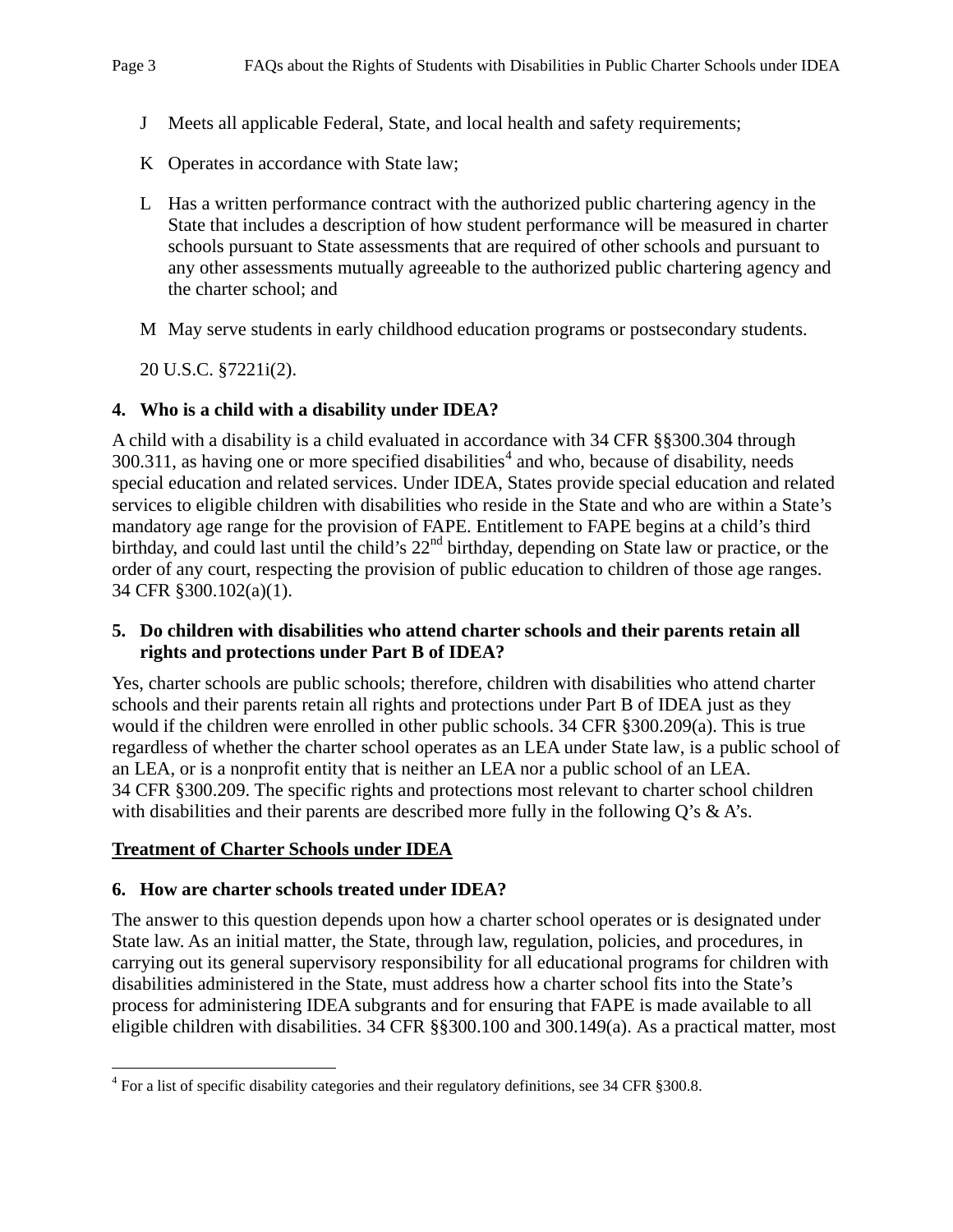States utilize a structure that allocates IDEA subgrants to eligible LEAs, which, in turn, have initial or primary responsibility for ensuring FAPE. Section 300.209 also addresses the possible assignment of initial FAPE responsibilities, and includes a requirement for equitable treatment of charter schools within an LEA. The regulation establishes three options: 1) charter schools can be public schools of the LEA; 2) charter schools can be LEAs themselves; or 3) charter schools can be nonprofit entities that are neither LEAs nor schools of an LEA.<sup>[5](#page-8-2)</sup> Notwithstanding these three categories, State law may designate another public entity, such as another LEA, as initially responsible for ensuring that IDEA requirements are met for children with disabilities attending a charter school. Whether or not a State or SEA assigns primary or initial FAPE responsibilities to another entity, OSERS expects that the responsible entity or agency will have the ability and capacity to either provide or ensure the provision of FAPE and meet applicable IDEA requirements. See, e.g., 34 CFR §§300.200-300.224. It is important to note that, regardless of any assignment of responsibility for ensuring that the requirements of Part B of IDEA are met, the SEA is not relieved of its IDEA Part B responsibilities and retains ultimate responsibility for ensuring the provision of FAPE under IDEA. See Q&A #9 below and 34 CFR §§300.149(a) and 300.600.

## <span id="page-8-0"></span>**7. What are the responsibilities of an LEA when a charter school is a public school of an LEA?**

For a charter school that is a public school of an LEA that receives an IDEA Part B subaward or subgrant, the LEA must serve children with disabilities attending that charter school "in the same manner as the LEA serves children with disabilities in its other schools, including providing supplementary and related services on site at the charter school to the same extent that the LEA has a policy or practice of providing such services on the site to its other public schools." 34 CFR §300.209(b)(1)(i). Where a charter school is a school of an LEA, that LEA is responsible for ensuring that children with disabilities in the charter school are provided FAPE consistent with the requirements of IDEA, unless State law assigns responsibility to some other entity. 34 CFR §300.209(b)(2)(i).

# <span id="page-8-1"></span>**8. What are a charter school LEA's responsibilities under IDEA?**

The second type of charter school mentioned in IDEA is a charter school that is its own LEA. To operate as a charter school LEA that receives a subgrant and is responsible for implementing the requirements of IDEA Part B, the charter school LEA must meet certain criteria. First, the charter school LEA must meet the IDEA Part B definition of "LEA" in 34 CFR §300.28, which means that it is legally constituted within a State for either administrative control or direction of, or to perform a service function for public elementary or secondary schools in a city, county, township, school district or other political subdivision of a State or a combination of districts or counties. The question of whether a charter school is its own LEA or a public school within an LEA generally is determined by State charter school law. Next, the charter school LEA must establish its eligibility, consistent with section 613 of IDEA and 34 CFR §§300.200-300.213 to receive a subgrant of IDEA Part B funds from the State. LEAs that receive these funds, including

<span id="page-8-2"></span><sup>&</sup>lt;sup>5</sup> This document primarily focuses on charter schools that operate as LEAs and charter schools that are public schools of an LEA. Unless otherwise noted, this document does not address charter schools that are neither LEAs nor schools of an LEA. l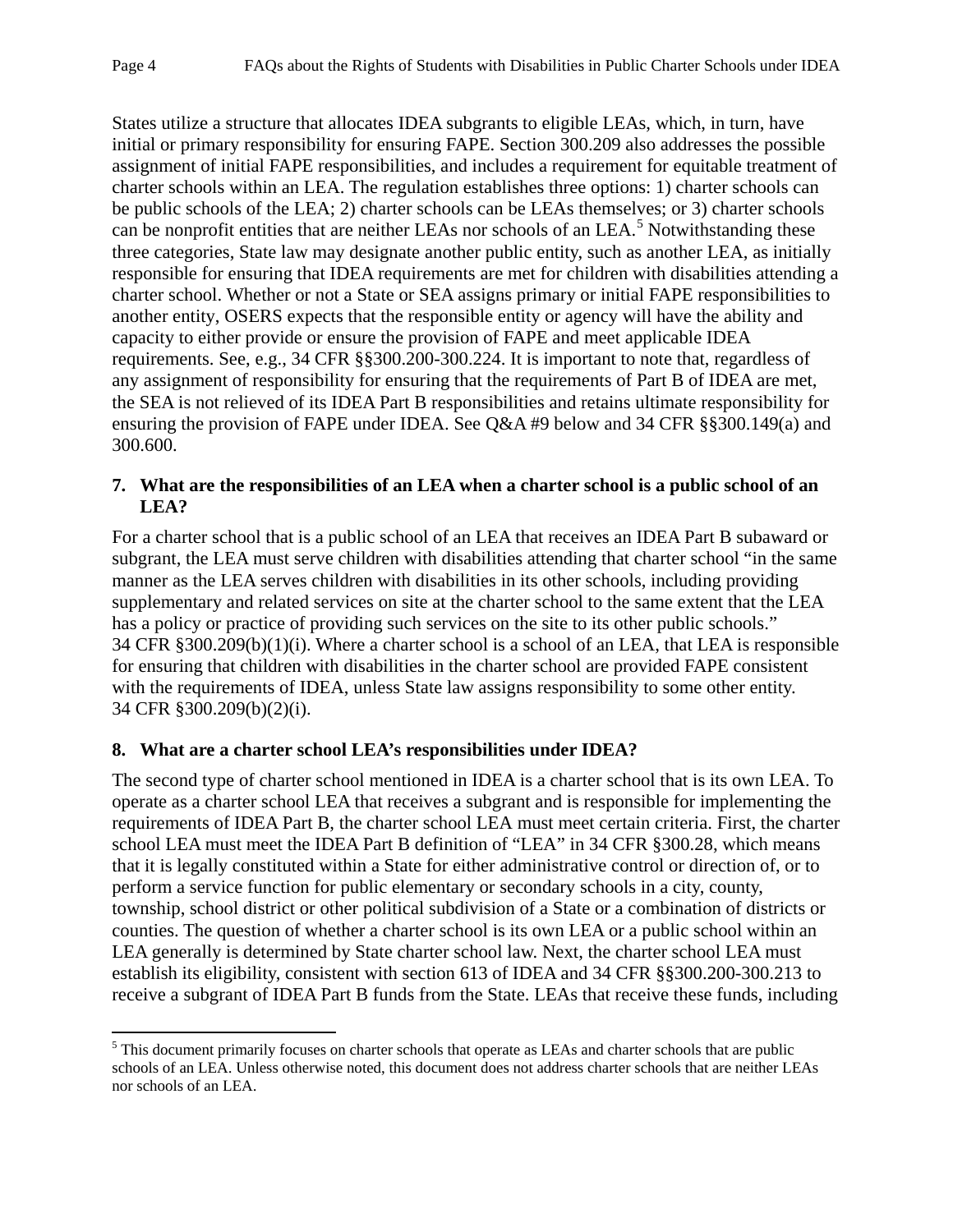charter school LEAs, must use them in accordance with Part B of IDEA for the purposes of providing special education and related services to children with disabilities, and to ensure that the rights of eligible children and their parents are protected. 34 CFR §300.705(a).

The charter school LEA is responsible for ensuring that the requirements of Part B of IDEA are met, unless State law assigns responsibility to some other entity. 34 CFR §300.209(c). The charter school LEA's responsibilities are generally the same as any other LEA and include implementing child find and conducting periodic evaluations and reevaluations, developing, reviewing, and revising individualized education programs (IEPs), and providing or arranging for the provision of required special education and related services in the child's least restrictive environment (LRE), affording eligible children and their parents procedural safeguards and due process rights, and complying with the confidentiality of information requirements.<sup>[6](#page-9-1)</sup> Accordingly, the charter school LEA must ensure that a child with a disability and his or her parents are afforded all rights and protections specified in IDEA that they would have received if the child were enrolled in another public school program. In instances where the charter school LEA may not already have available the type of special education or related services necessary to provide FAPE as specified in a student's IEP, unless State law assigns responsibility to some other entity, the charter school LEA must arrange to provide the services directly or, consistent with the applicable State charter school law, may choose to contract with another service provider to ensure the provision of the required special education and related services at no cost to the parents.

## <span id="page-9-0"></span>**9. What is the SEA's responsibility for general supervision of the education of children with disabilities attending charter schools under IDEA?**

Each SEA has the statutory responsibility to exercise general supervision over all educational programs for children with disabilities administered within the State, including programs for children with disabilities in charter schools. The SEA is responsible for ensuring that all such programs meet the educational standards of the SEA, including IDEA Part B requirements. 34 CFR §300.149(a)(2). As described in other sections of this document, specific IDEA Part B responsibilities regarding charter schools depend upon how the State designates those schools under State law consistent with applicable IDEA Part B requirements. As explained in Q&A #6 above, charter schools can operate as public schools of the LEA, as LEAs themselves, or as nonprofit entities that are neither LEAs or schools of an LEA. Regardless of the charter school's

<span id="page-9-1"></span><sup>6</sup> The IDEA Part B regulations governing confidentiality of information, at 34 CFR §§300.610−300.626, contain requirements which address inspection and review, amendment, and consent for disclosure of personally identifiable information from education records collected, maintained, or used by participating agencies under Part B. Students with disabilities attending charter schools and their parents are also protected by the Family Educational Rights and Privacy Act (FERPA). 20 U.S.C. 1232g and 34 CFR part 99. More information about FERPA is available at: [www.ed.gov/fpco.](http://www.ed.gov/fpco) Note that the Part B confidentiality of information provisions incorporate some of the FERPA requirements but also include several provisions that are specifically related to children with disabilities. For more information, see ED's additional guidance regarding IDEA and FERPA Confidentiality Provisions released in June 2014, available at: www2.ed.gov/policy/gen/guid/ptac/pdf/idea-ferpa.pdf.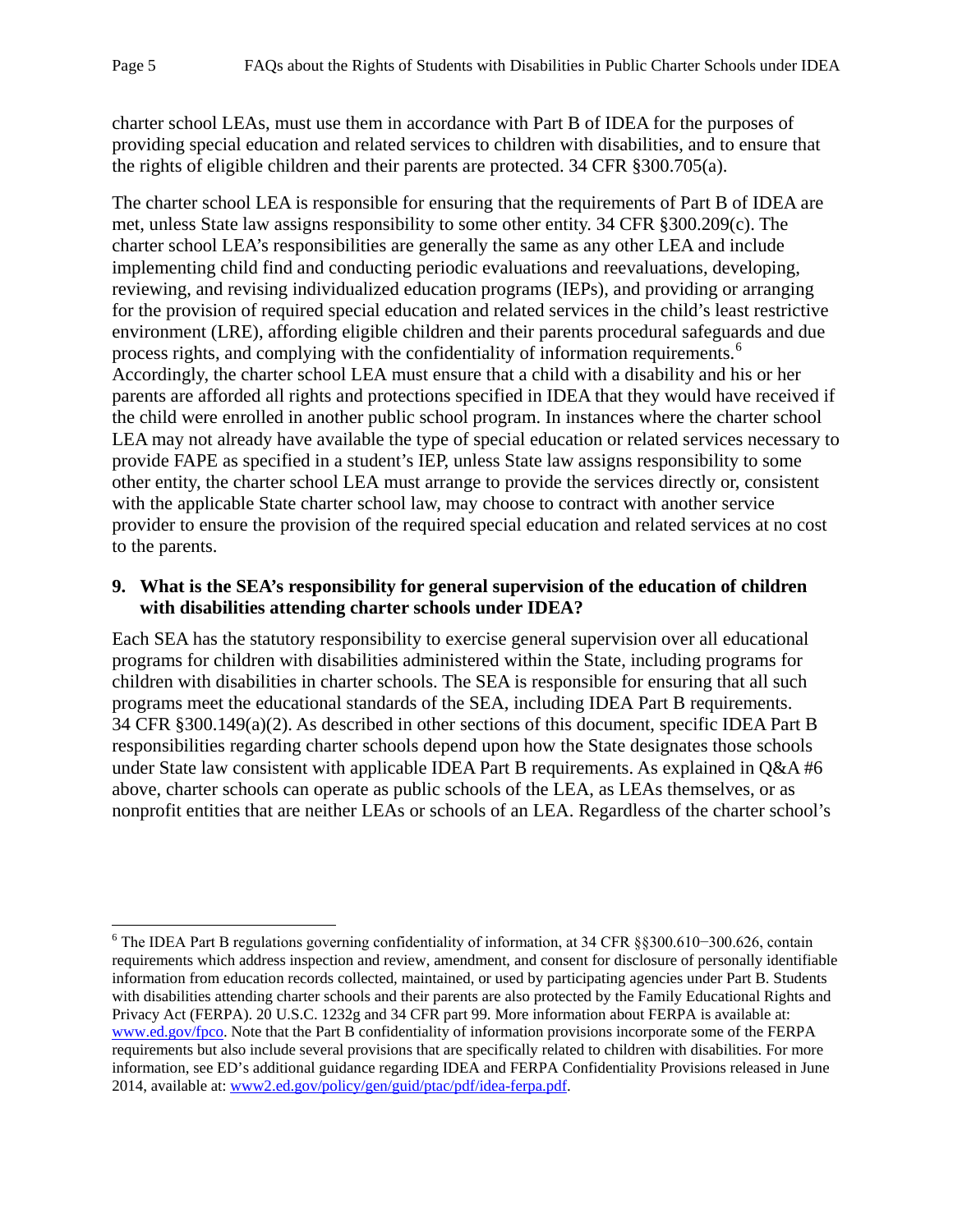status, the SEA retains the ultimate responsibility for ensuring that the requirements of Part B of IDEA are met, consistent with 34 CFR §300.149.<sup>[7](#page-10-3)</sup>

### <span id="page-10-0"></span>**10. Does a charter school authorizer have responsibilities under IDEA?**

A charter school authorizer or "authorized public chartering agency," as defined in the ESEA, means an SEA, LEA or other public entity that has the authority pursuant to State law and approved by the Secretary to authorize or approve a charter school. 20 U.S.C.  $\S 7221(i)(1)$ . While IDEA does not assign any specific IDEA responsibilities to the charter school authorizer, consistent with the definitions of authorizer and charter school in section 4310 of the ESSA, OSERS expects that a charter school authorizer will be able to ensure that any charter school that it authorizes complies with the terms of its charter as well as applicable Federal and State laws, including other civil rights laws such as Title II of the Americans with Disabilities Act. In most cases, the applicable State charter school law will specify the authorizer's responsibilities. Therefore, it is essential for the authorizer to be knowledgeable about IDEA requirements in carrying out its State-imposed responsibilities. In some States, depending on State law, authorizers may be LEAs, SEAs, or other entities. If this is the case, both LEAs and SEAs have specific responsibilities assigned to them under IDEA, separate from their responsibilities as authorizers, with respect to children with disabilities attending charter schools and their parents. As noted in Q&A #9 above, IDEA requires each SEA to exercise general supervision over all educational programs for children with disabilities in the State to ensure that all such programs meet the educational standards of the SEA and IDEA Part B requirements. 34 CFR §300.149. As a practical matter and as determined by State law, charter school authorizers often play a critical role in educating charter schools about their responsibilities under IDEA and the regulations, policies, and procedures for implementing an IDEA structure or methods of administration. In addition, State charter school laws generally make authorizers responsible for ensuring that the charter schools they authorize demonstrate that they have the capacity to comply with applicable Federal and State laws, including IDEA requirements assigned to them as public schools of the State. Therefore, authorizers should be knowledgeable about the requirements of IDEA necessary to fulfill their responsibilities under State charter school laws to authorize, monitor, support, and if necessary, close charter schools.

## <span id="page-10-1"></span>**FAPE and Provision of Services**

## <span id="page-10-2"></span>**11. What is FAPE?**

Under IDEA, FAPE is a statutory term. It is defined to include special education and related services that: (a) are provided at public expense, under public supervision and direction, and without charge; (b) meet the standards of the SEA, including IDEA Part B requirements; (c) include an appropriate preschool, elementary school, or secondary school education in the State

<span id="page-10-3"></span><sup>&</sup>lt;sup>7</sup> If the charter school is not an LEA that receives IDEA Part B funds under 34 CFR §§300.705 and 300.816, or a school that is part of an LEA that receives an IDEA Part B subaward or subgrant, then the SEA is responsible for ensuring that children with disabilities are provided FAPE. There is nothing in IDEA that precludes the State from assigning to another entity responsibility for ensuring that the requirements of IDEA are met with respect to children with disabilities attending a particular charter school and their parents. However, the SEA must maintain ultimate responsibility for ensuring compliance with IDEA, consistent with 34 CFR §300.149.  $\overline{\phantom{a}}$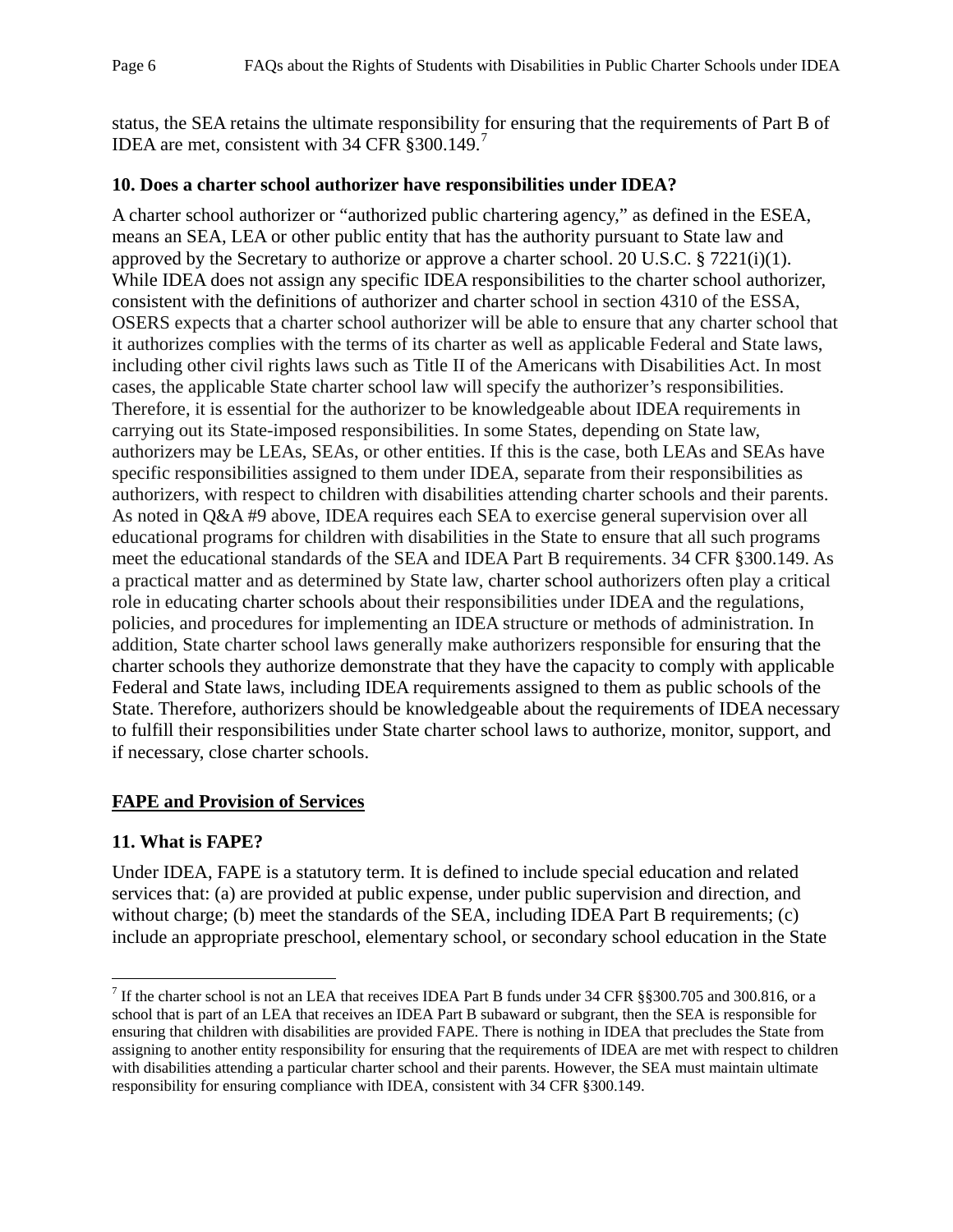involved; and (d) are provided in conformity with an IEP that meets the requirements of 34 CFR §§300.320 through 300.324. 34 CFR §300.17; see also 20 U.S.C. 1401(9). Further, each child with a disability is entitled to receive FAPE in the LRE. 34 CFR §300.114-300.118.

# <span id="page-11-0"></span>**12. How do charter schools implement the requirement to provide FAPE?**

Under IDEA, the vehicle for ensuring the provision of FAPE to all students with disabilities, including charter school students with disabilities, is a properly-developed IEP. 34 CFR §§300.101, 300.112, 300.201 and 300.17. Accordingly, all children with disabilities in charter schools must receive special education and related services and supplementary aids and services in accordance with the child's IEP. The IEP is the written statement for a child with a disability that is developed, reviewed, and revised in a meeting in accordance with §§300.320 through 300.324. 34 CFR §300.320(a).

As previously discussed, under 34 CFR §300.209(c)(2), charter schools that are LEAs are responsible for ensuring the development and implementation of a child's IEP and that FAPE is provided in accordance with a child's IEP, unless State law assigns responsibility to some other entity. In the case of a charter school that is a public school of an LEA, that LEA is responsible for ensuring the development and implementation of a child's IEP and ensuring that FAPE is provided in accordance with a child's IEP, unless State law assigns responsibility to some other entity. 34 CFR §300.209(b)(2).

# <span id="page-11-1"></span>**13. What are a charter school's responsibilities for serving a child with a disability once that child is enrolled?**

Under 34 CFR §300.323(a), at the beginning of each school year, each responsible public agency must have in effect for each child with a disability in its jurisdiction an IEP that meets IDEA requirements. If a charter school LEA is the responsible entity, the charter school LEA must ensure that the child's IEP Team, a group that includes school officials and the child's parents and the child, whenever appropriate, reviews the child's IEP periodically, but not less than annually, to ensure that the annual goals are being achieved, and revises the IEP as appropriate. 34 CFR §300.324(b)(1); see also 34 CFR §300.321 (IEP Team). Each LEA also must take steps to ensure that one or both of the parents of a child with a disability are present at each IEP Team meeting or are afforded the opportunity to participate. Parents must be notified of the meeting early enough to ensure that they have an opportunity to attend, and the meeting must be scheduled at a mutually agreed on time and place. 34 CFR  $\S 300.322(a)$ .<sup>[8](#page-11-2)</sup> In general, once a child with a disability is enrolled in the charter school, the responsible public agency, commonly the LEA, must convene a meeting of the IEP Team, to develop the child's IEP. If the charter school is its own LEA, that LEA would initiate and conduct the meeting. If the charter school is a public school of an LEA, the LEA that includes the charter school must initiate and conduct the meeting

<span id="page-11-2"></span><sup>&</sup>lt;sup>8</sup> Note that under 34 CFR §300.324(a)(4), in making changes to a child's IEP after the annual IEP Team meeting, the parent and the public agency may agree not to convene an IEP Team meeting for the purposes of making those changes, and instead may develop a written document to amend or modify the child's current IEP. Further, under 34 CFR §300.324(a)(6), changes to the IEP may be made by the entire IEP Team at an IEP Team meeting, or by amending the IEP rather than redrafting the entire IEP, as described in 34 CFR §300.324(a)(4). This regulation also provides that upon request, parents must be given a copy of the revised IEP with the amendments incorporated.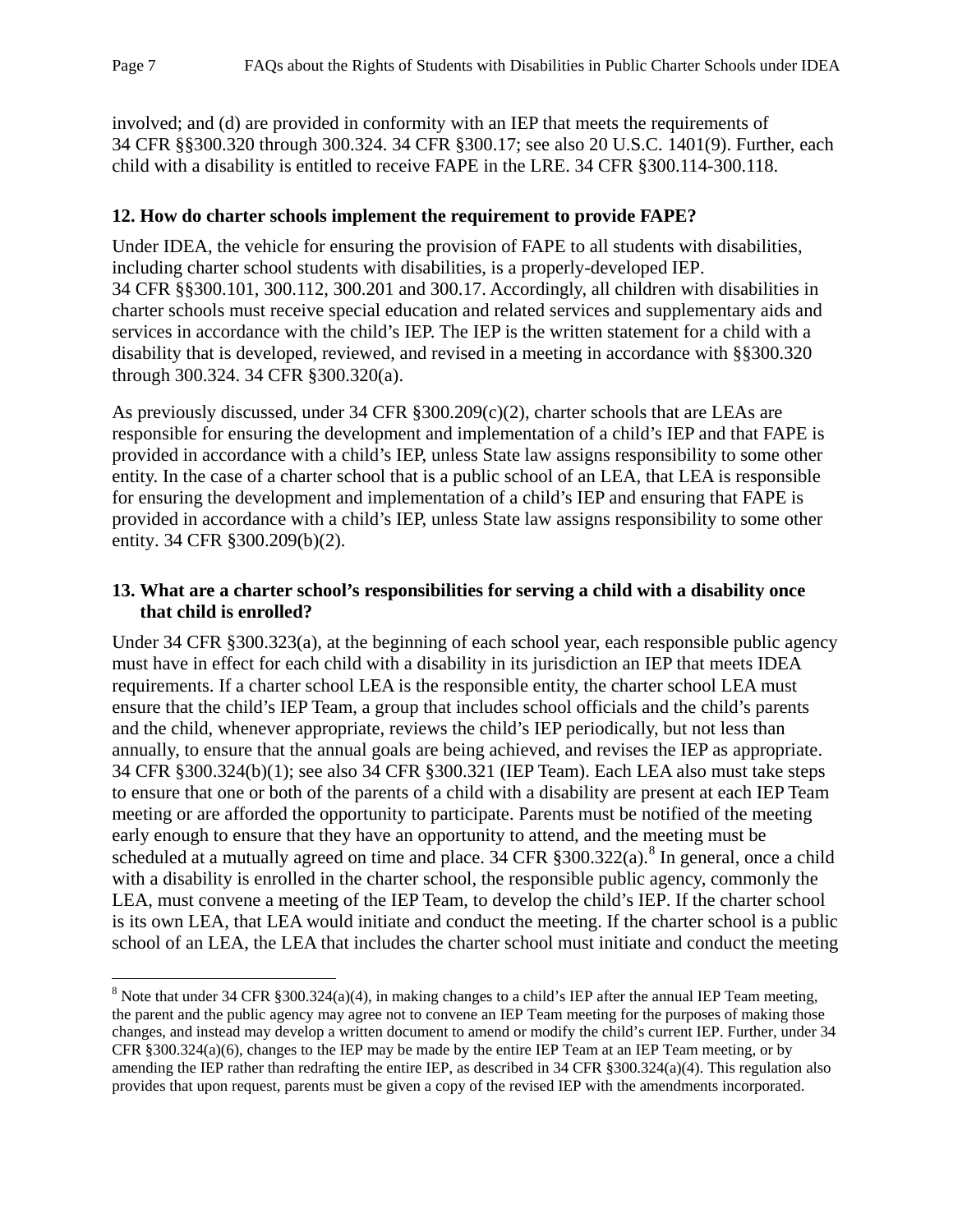and ensure that the child's IEP Team is appropriately convened so that the relevant IDEA requirements are met. As a practical matter, IEP Team meetings are generally initiated at the school level, but the LEA is responsible for conducting the meeting and for developing, reviewing, and revising the child's IEP. 34 CFR §§300.323(a) and (c) and 300.324(a)-(b). Each child's IEP must include, among other things, a statement of the child's annual goals, including academic and functional goals, the special education, related services and supplementary aids and services, based on peer-reviewed research to the extent practicable, and the program modifications or supports for school personnel. The program of services set out in the child's IEP must enable the child to advance appropriately toward attaining his or her annual goals and to be involved and make progress in the general education curriculum, i.e., the same curriculum as for nondisabled students. 34 CFR §300.324(a)(2) and (4).

Once the IEP is developed, the group charged with determining the child's placement, which includes other qualified professionals and the child's parents, must then determine how to implement the child's IEP in accordance with IDEA's LRE requirements. 34 CFR §300.116(a)(1), (2), and (b)(2); 34 CFR §300.327; see Q&A #26 for a further explanation of IDEA's placement requirements.

#### <span id="page-12-0"></span>**14. Are there limits on the amount or type of special education or related services that can be provided to children with disabilities who attend charter schools?**

No. Children with disabilities attending charter schools and their parents retain all rights under Part B of IDEA, as they would in other public schools. 34 CFR §300.209(a). Therefore, a charter school LEA or the LEA of which the charter school is a part may not unilaterally limit the services it will provide a particular child with a disability. The charter school LEA, or the LEA that includes the charter school, must provide a program of FAPE for the child in the LRE in which the child's IEP can be implemented, unless State law assigns responsibility to some other entity. 34 CFR §300.209(b)-(c). The IEP Team, is responsible for determining the special education and related services and supplementary aids and services necessary to make FAPE available to a child with a disability. The IEP Team must base this decision on the unique needs of the child, taking into account evaluation information as described at 34 CFR §§300.304 - 300.305. 34 CFR §300.324(a)(1). If a charter school is a public school of an LEA, the LEA of which the charter school is a part must first consider whether the special education and related services can be provided to the child at no cost to the parents in conformity with the child's IEP in the charter school, and if so, must implement the child's IEP in the charter school. If FAPE cannot be provided to the child in the charter school, the LEA of which the charter school is a part must place the child in another public school program. Additionally, the child's placement team may determine that it is necessary to place a child in a private school at public expense as a means of providing special education and related services to the child in accordance with 34 CFR §300.146. In this instance, the FAPE obligations to the child are the same as if the child were attending any other public school of the LEA.

When the charter school is an LEA and a child's IEP includes special education and related services that the charter school LEA does not currently offer, the charter school LEA has several options to address the child's needs, which may be specified in the State's charter school law. It does not, however, have the option of refusing to ensure that the child is provided all necessary special education and related services at public expense and at no cost to the parents in accordance with the child's IEP. To meet its FAPE responsibility to the child, which includes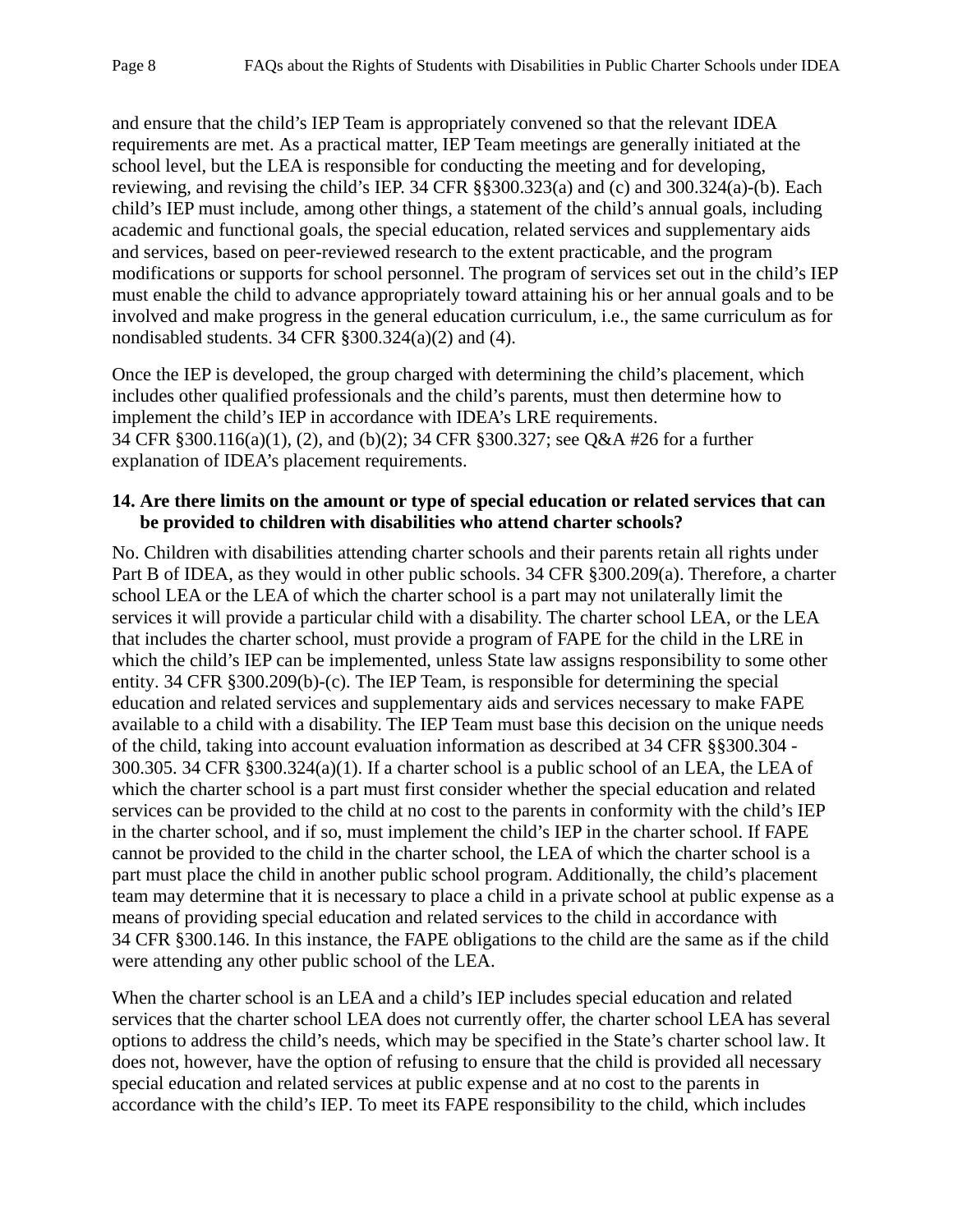meeting IDEA's LRE requirements, the charter school LEA could develop its own program of services or, for example, could contract with other public or private providers, including other LEAs, in order to provide required services, or otherwise arrange to provide the required services. A charter school LEA also could place a child with a disability in a private school at public expense in accordance with 34 CFR §300.146, as a means of meeting its FAPE responsibilities to the child. The charter school LEA, or LEA of which a charter school is a part, also could seek to use a State's LEA high cost fund described in 34 CFR §300.704(c) to help defray the cost of educating a particular high need child or high need children with disabilities, if the State has exercised its option to reserve 10 percent of the funds that the State reserves for other State-level activities for such a fund. OSERS also notes that these options are merely examples and do not constitute an exhaustive list of how a charter school LEA may choose to fulfill its responsibilities when it is the responsible public agency and the charter school LEA does not currently offer the educational program required for the child in accordance with a child's IEP. The State's charter school law generally will specify whether the charter school is its own LEA or a school within an LEA for purposes of IDEA, including the charter school's responsibilities or options regarding the provision of FAPE.

#### <span id="page-13-0"></span>**15. What are a charter school's obligations when a child who had an IEP in his or her previous school district enrolls in a charter school LEA or a new LEA that includes the charter school of enrollment?**

Part B of IDEA contains requirements for IEPs when children with disabilities transfer into a new LEA in the same school year, and these requirements are fully applicable to children with IEPs who transfer from one LEA into a new charter school LEA or who transfer into a new charter school that is part of an LEA. If a child with a disability who received special education and related services pursuant to an IEP in a previous LEA transfers to a new LEA in the same State and enrolls in a new school within the same school year, the new LEA must provide FAPE to the child, even if the previous LEA failed to meet the annual review requirements because the child moved. 34 CFR §300.323(e). The determination of what constitutes FAPE must be done in consultation with the parents and includes services comparable to those described in the child's IEP from the previous LEA. These comparable services are provided until the new LEA either (1) adopts the child's IEP from the previous LEA; or (2) develops, adopts, and implements a new IEP that meets the applicable requirements in 34 CFR §§300.320 through 300.324. In addition, consistent with 34 CFR §300.323(e), the new LEA must take these steps within a reasonable period of time to avoid any undue interruption in the provision of required special education and related services.

Under 34 CFR §300.323(f), if a child with a disability who had an IEP that was in effect in a previous LEA in another State transfers to an LEA in a new State, and enrolls in a new school within the same school year, the new LEA (in consultation with the parents) must provide the child with FAPE (including services comparable to those described in the child's IEP from the previous LEA), until the new LEA (1) conducts an evaluation pursuant to 34 CFR §§300.304 through 300.306 (if determined to be necessary by the new LEA); and, if appropriate, (2) develops and implements a new IEP that meets the applicable requirements in 34 CFR §§300.320 through 300.324. Thus, if a child with a disability who had an IEP in a school district in one State transfers to an LEA in a different State and enrolls in a charter school LEA or a charter school that is a school of the LEA in the same school year, the new LEA must provide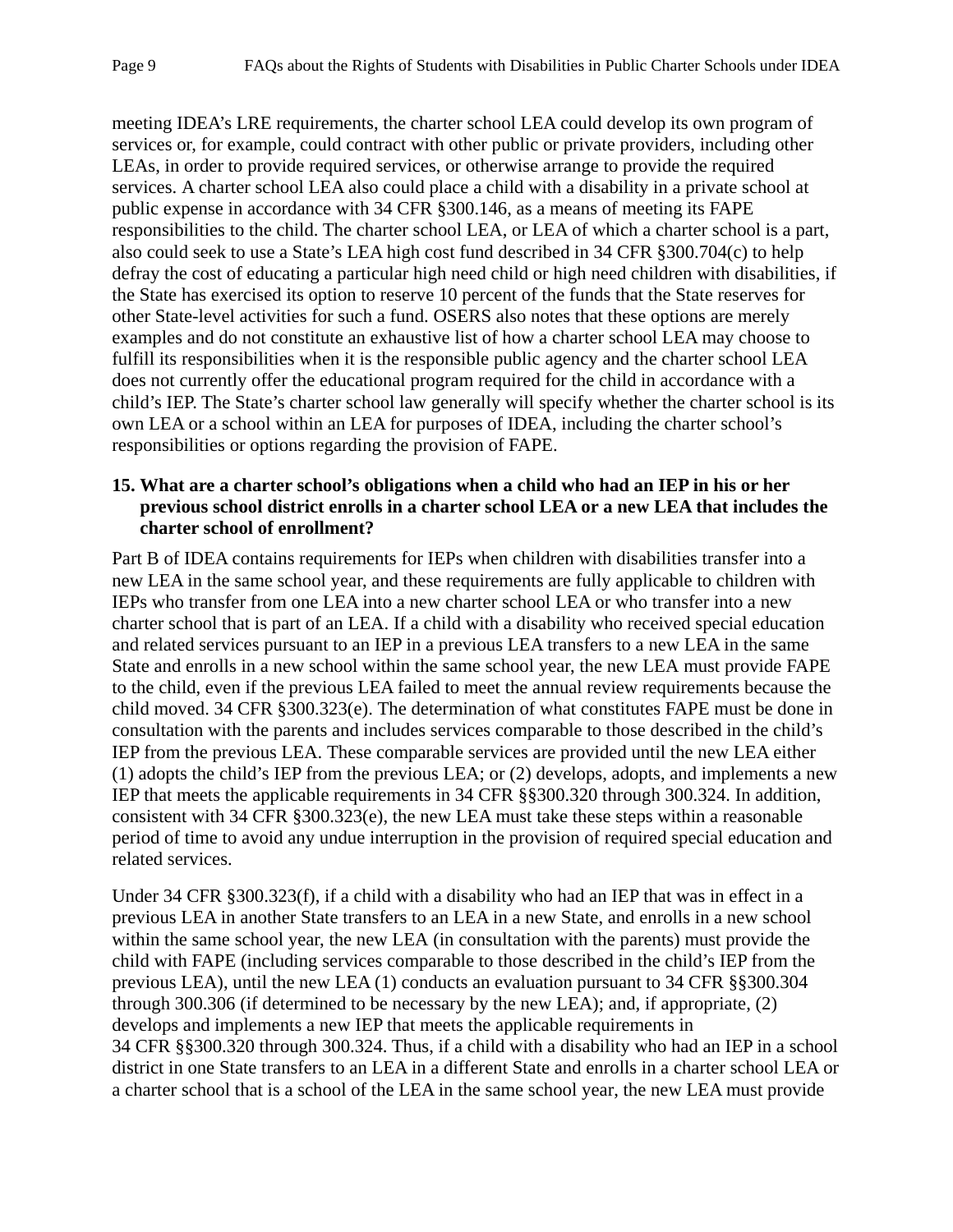FAPE to the child with a disability through the provision of comparable services, until the new LEA conducts its own evaluation and makes its own eligibility determination, if determined necessary, and, if appropriate, develops a new IEP for the child.

The new LEA must take these steps within a reasonable period of time to avoid any undue interruption in the provision of required special education and related services. 34 CFR §300.323(f). It is not permissible to require that a child who transfers from another State with a current IEP to remain at home without receiving special education and related services until a new IEP is developed by the new LEA.<sup>[9](#page-14-1)</sup>

# <span id="page-14-0"></span>**16. What options are available when a charter school does not receive the IEP of a child with a disability from the previous LEA?**

The IDEA Part B regulations require that the new public agency in which the child with a disability enrolls take reasonable steps to promptly obtain the child's records, including the IEP and supporting documents and any other records relating to the provision of special education or related services to the child, from the previous public agency in which the child was enrolled; and pursuant to 34 CFR §99.31(a)(2), the previous public agency in which the child was enrolled must take reasonable steps to promptly respond to the request from the new public agency**.** 34 CFR §300.323(g)**.**

After taking reasonable steps to obtain the child's records from the public agency in which the child was previously enrolled, including the IEP and supporting documents and any other records relating to the provision of special education or related services to the child, if the new charter school LEA or LEA that includes the charter school is not able to obtain the IEP from the previous public agency or from the parent, the new public agency is not required to provide special education and related services to the child pursuant to 34 CFR §300.323(e) and (f).

Even if the parent is unable to provide the child's IEP from the previous public agency, if the new charter school LEA, or LEA that includes the charter school, decides that an evaluation is necessary because it has reason to suspect that the child has a disability, nothing in IDEA or its implementing regulations would prevent the charter school from providing special education services to the child while the evaluation is pending, subject to an agreement between the parent and the new public agency. However, if the child receives special education and related services while the evaluation is pending, the new charter school LEA, or LEA that includes the charter school, still must ensure that the child's evaluation, which would be considered an initial evaluation, is conducted within 60 days of receiving parental consent for the evaluation or within the State-established timeframe within which the evaluation must be conducted, in accordance with 34 CFR  $\S 300.301(c)(1)$ . Further, under 34 CFR  $\S 300.306(c)(1)-(2)$ , if the new charter school LEA, or LEA that includes the charter school, conducts an eligibility determination and concludes that the child has a disability under 34 CFR §300.8 and needs special education and related services, the new public agency still must develop and implement an IEP for the child in

<span id="page-14-1"></span><sup>9</sup> See Question A-3 in the Department's Questions and Answers on Individualized Education Programs (IEPs), Evaluations, and Reevaluations available at:

<http://idea.ed.gov/explore/view/p/%2Croot%2Cdynamic%2CQaCorner%2C3%2C> See also 20 U.S.C. 1414(d)(2)(C)(i)(II) and (ii) and 34 CFR §300.323(f)-(g).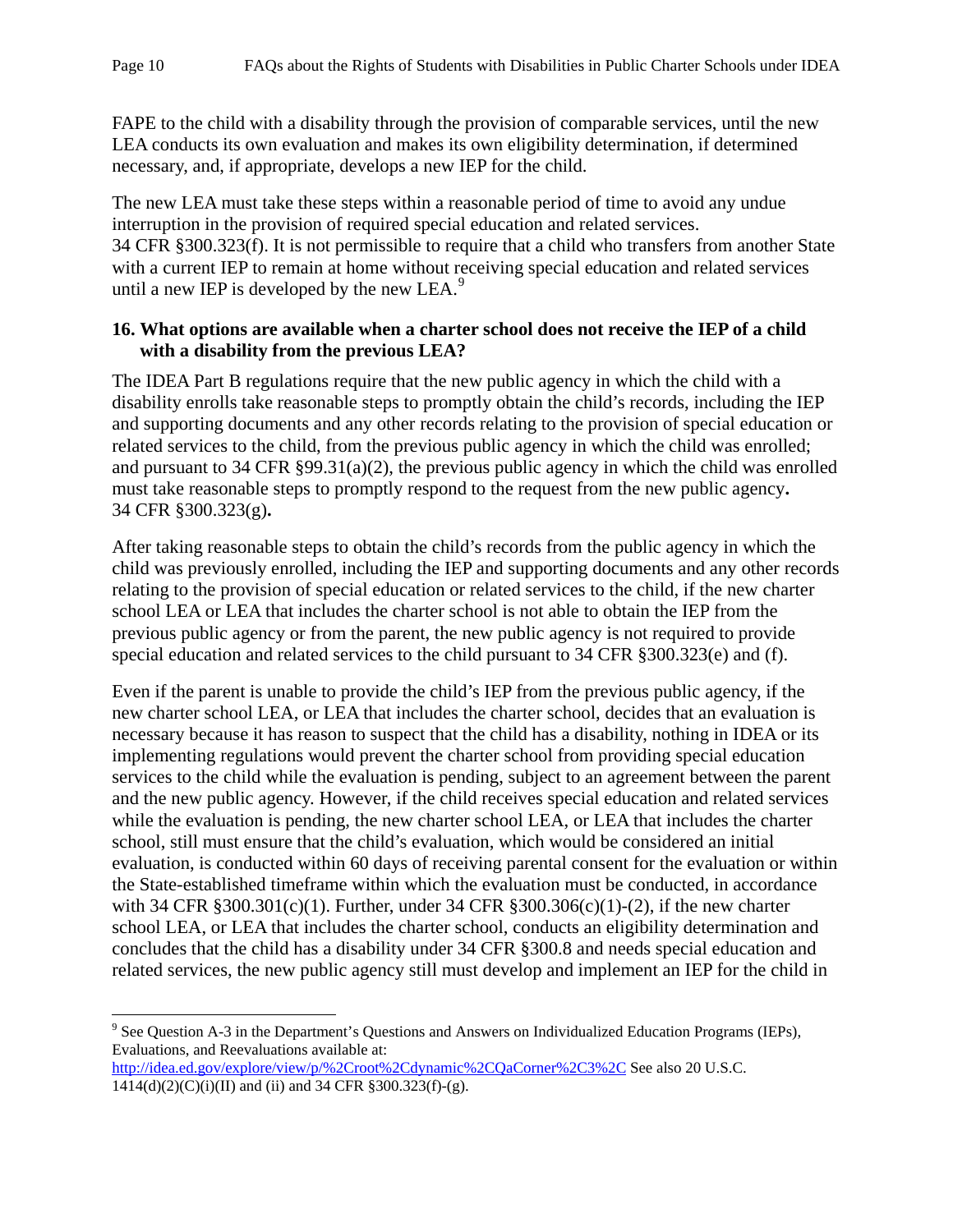accordance with applicable requirements in 34 CFR §§300.320 through 300.324, even though the child is already receiving special education services from the new public agency.

If there is a dispute between the parent and the new public agency regarding whether an evaluation is necessary or what special education and related services are needed to provide FAPE to the child, the dispute could be resolved through the mediation procedures in 34 CFR §300.506 or, as appropriate, the due process procedures in 34 CFR §§300.507 through 300.516. If a due process complaint requesting a due process hearing is filed pursuant to 34 CFR §300.507, the public agency would treat the child as a general education student while the due process complaint is pending. 71 *Fed Reg* 46540, 46682 (Aug. 14, 2006).<sup>[10](#page-15-1)</sup>

## <span id="page-15-0"></span>**17. After implementing a child's IEP, what actions must a charter school LEA, or an LEA that includes a charter school, take if the charter school wants to change the amount or type of services provided to the student?**

If a charter school LEA or the LEA that includes the charter school believes that a child with a disability requires a significant change in the amount or type of services, it generally would be required to convene a meeting of the IEP team which includes one or both of the child's parents, to revise the child's IEP. See 34 CFR §§300.321 and 300.324(b).Each child's IEP must be revised, as appropriate, to address any lack of expected progress toward the annual goals, and in the general education curriculum, if appropriate, the results of any reevaluation conducted under 34 CFR §300.303, information about the child provided to, or by, the child's parents, as described in 34 CFR §300.305(a), the child's anticipated needs, or other matters. 34 CFR §300.324(b)(1)(ii). If there are circumstances that prevent the IEP Team from meeting in person, as described in footnote 6, it may be possible for the IEP to be amended without conducting a meeting of the entire IEP Team. 34 CFR  $\S 300.324(a)(4)-(6)$ .

The IDEA Part B regulations require that written notice be given to the parents of a child with a disability a reasonable time before the public agency (in this case, the responsible LEA) (1) proposes to initiate or change the identification, evaluation, or educational placement of the child or the provision of FAPE to the child; or  $(2)$  refuses to initiate or change the identification, evaluation, or educational placement of the child or the provision of FAPE to the child. 34 CFR §300.503(a)(1)-(2). The notice, which must explain the reasons for the agency's proposal or refusal, must be written in language understandable to the general public and provided in the native language of the parent or other mode of communication used by the parent, unless it is clearly not feasible to do so.<sup>[11](#page-15-2)</sup> 34 CFR §300.503(b)-(c). The District must

#### <http://idea.ed.gov/explore/view/p/%2Croot%2Cdynamic%2CQaCorner%2C3%2C> See also 20 U.S.C.  $1414(d)(2)(C)(i)(II)$  and (ii) and 34 CFR §300.323(f)-(g).

<span id="page-15-1"></span><sup>&</sup>lt;sup>10</sup> See Question A-2 in the Department's Questions and Answers on Individualized Education Programs (IEPs), Evaluations, and Reevaluations available at:

<span id="page-15-2"></span> $<sup>11</sup>$  Some students are both IDEA-eligible and English Learners (ELs), and some of the parents of these students are</sup> limited English proficient (LEP). The IDEA and its regulations include requirements that apply to these populations, and charter school LEAs and LEAs that include charter schools must comply with these IDEA requirements as well as the applicable requirements in Title VI of the Civil Rights Act of 1964 and the Equal Educational Opportunities Act (EEOA). For more information about these requirements, see Sections F and J of the DOJ and OCR, *Dear Colleague Letter: English Learner Students and Limited English Proficient Parents* (Jan. 7, 2015), available at http:/[/www.ed.gov/ocr/letters/colleague-el-201501.pdf.](http://www.ed.gov/ocr/letters/colleague-el-201501.pdf)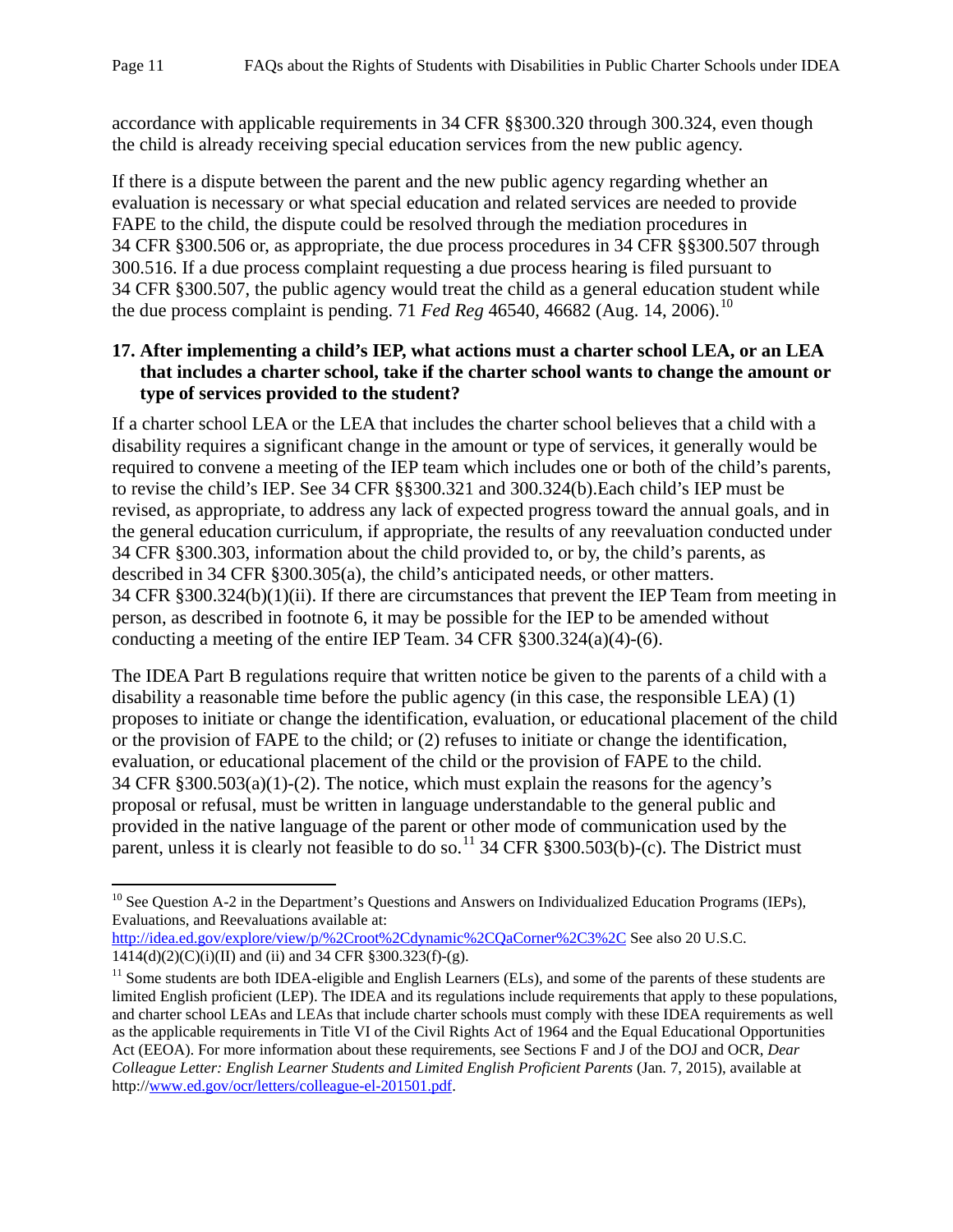provide the written notice to parents with a reasonable time for them to fully consider a proposed change and respond to the action before the district implements the action.<sup>[12](#page-16-2)</sup>

These same requirements apply if a child with a disability attends a charter school that is a public school of an LEA; however, the LEA of which the charter school is a part is responsible for convening the IEP Team meeting to revise the child's IEP, as appropriate, and for providing prior written notice to the parents if a change in services is recommended.

## <span id="page-16-0"></span>**18. Must children with disabilities attending charter schools be included in general State and districtwide assessment programs?**

Yes. As noted previously, children with disabilities who attend public charter schools and their parents retain all rights under Part B of IDEA. 34 CFR §300.209(a). Accordingly, the IDEA Part B requirements governing the participation of all children with disabilities in all general State and districtwide assessment programs, including assessments described in section 1111 of the Elementary and Secondary Education Act of 1965 (ESEA), apply to children with disabilities attending public charter schools. These include requirements for ensuring that these children receive appropriate accommodations and alternate assessments where necessary and as indicated in their respective IEPs. 20 U.S.C. 1412(a)(16) and 34 CFR §300.160; 34 CFR §300.320(a)(6) and 300.201.<sup>[13](#page-16-3)</sup> Part B of IDEA requires States and LEAs to ensure that all children with disabilities are included in all general State and districtwide assessment programs, including assessments described under section 1111 of the ESEA, as amended by the No Child Left Behind Act of 2001 (NCLB), 20 U.S.C. 6311, with appropriate accommodations and alternate assessments where necessary and as indicated in their respective IEPs.<sup>[14](#page-16-4)</sup> 34 CFR §300.160(a) and 300.201; see also 20 U.S.C. 1412(a)(16)(A) and 20 U.S.C. 1413(a)(1). IEP Teams must ensure that each child's IEP includes a statement of any individual appropriate accommodations that are necessary to measure the academic achievement and functional performance of the child on State and districtwide assessments. 34 CFR §300.320(a)(6).

## <span id="page-16-1"></span>**19. What requirements apply to children with disabilities attending charter schools with respect to their participation in extracurricular and nonacademic activities?**

States must ensure that their public agencies, including charter school LEAs and LEAs that include charter schools among their other public schools, take steps, including providing supplementary aids and services determined appropriate and necessary by the child's IEP Team, to afford children with disabilities an equal opportunity for participation in nonacademic and extracurricular services and activities. 34 CFR §300.107. If a charter school provides programs or activities such as counseling services, athletics, transportation, health services, recreational

<span id="page-16-2"></span><sup>&</sup>lt;sup>12</sup> See Office of Special Education Programs (OSEP) Letter to Chandler (April 26, 2012), 59 IDELR 110, available a[t https://www2.ed.gov/policy/speced/guid/idea/letters/2012-1/042612pwn1q2012.doc](https://www2.ed.gov/policy/speced/guid/idea/letters/2012-1/042612pwn1q2012.doc)

<span id="page-16-4"></span><span id="page-16-3"></span><sup>&</sup>lt;sup>13</sup> In 2015, the ESEA was reauthorized by the Every Student Succeeds Act of 2015 (ESSA), Pub.L. 114–95 (Dec. 10, 2015). ESSA also amended the IDEA assessment provisions in 20 U.S.C. 1412(a)(16)(C). These changes, which will apply to assessments conducted during the 2017-2018 school year, continue to require that all children with disabilities, including children with disabilities attending public charter schools, participate in all general State and district-wide assessment programs, including assessments described in section 1111 of the ESEA.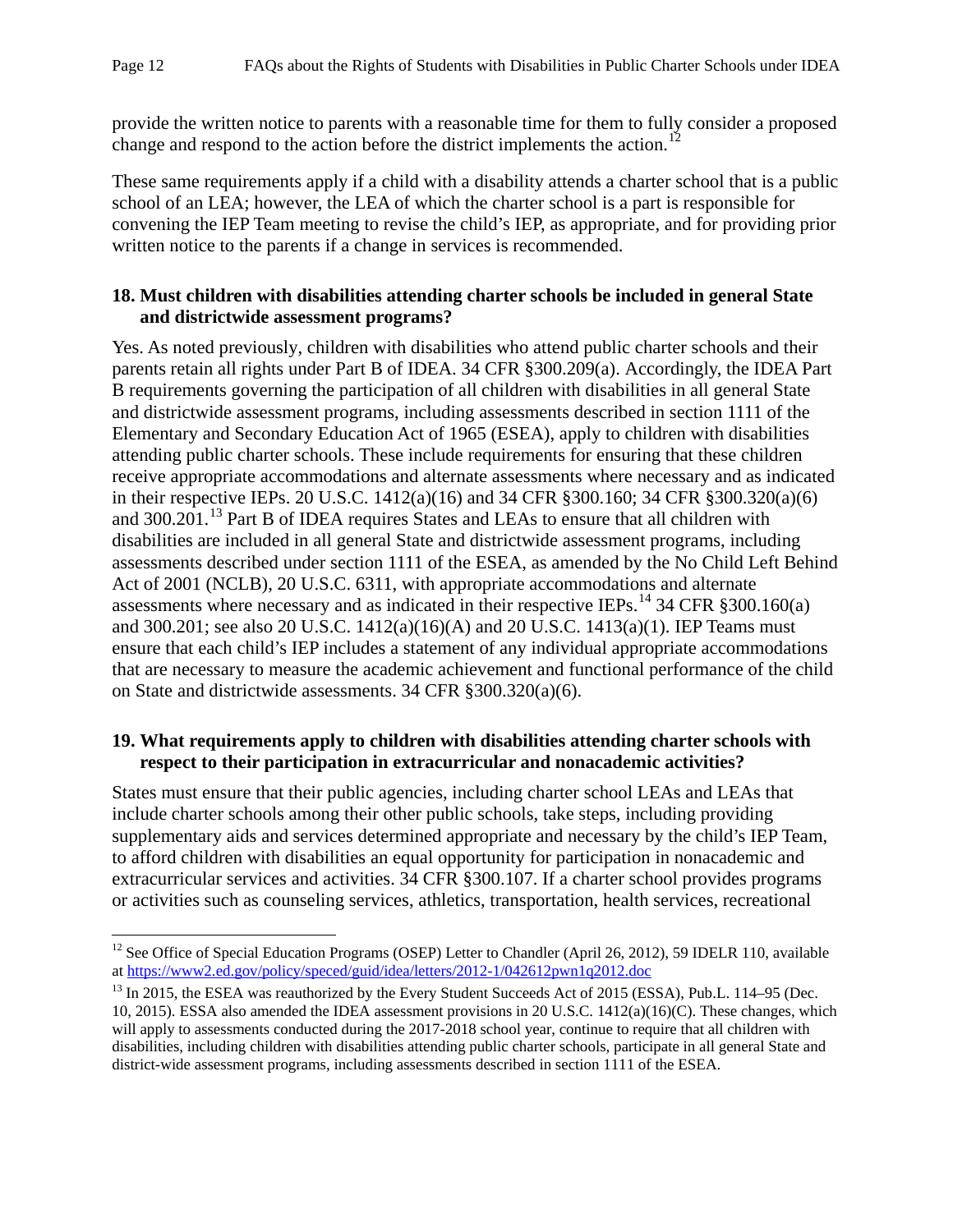activities, special interest groups or clubs sponsored by the public agency, referrals to agencies that provide assistance to individuals with disabilities, and employment of students, including both employment by the public agency and assistance in making outside employment available, to nondisabled children, it also must provide these services and activities to children with disabilities. 34 CFR §300.107. Additionally, the child's IEP must include a statement of the supplementary aids and services that the child needs to participate in nonacademic and extracurricular services and activities offered at the charter school. 34 CFR §300.320(a)(4).

#### <span id="page-17-0"></span>**20. Must a charter school LEA, or the LEA that includes the charter school, provide a child with a disability the opportunity to participate in physical education classes?**

Generally, yes. Physical education services must be made available to every child with a disability receiving FAPE, unless the LEA enrolls children without disabilities and does not provide physical education to children without disabilities in the same grades. 34 CFR §300.108. If necessary, charter school LEAs may consider partnering with nearby local school districts for access to accessible playgrounds and other appropriate equipment. In addition, the definition of "special education" in IDEA includes instruction in physical education. 34 CFR §300.39. Therefore, for some children with disabilities instruction in physical education may be a part of the special education included in their IEPs. For additional information, see "Creating Equal Opportunities for Children and Youth with Disabilities to Participate in Physical Education and Extracurricular Athletics" at [https://www2.ed.gov/policy/speced/guid/idea/equal-pe.pdf.](https://www2.ed.gov/policy/speced/guid/idea/equal-pe.pdf)

## <span id="page-17-1"></span>**21. If the IEP of a child with a disability includes transportation, is the charter school LEA or the LEA that includes the charter school responsible for providing that transportation?**

Transportation is included as a related service under the regulations in 34 CFR §300.34(a) and (c)(16). It includes travel to and from school and between schools; travel in and around school buildings; and specialized equipment (such as special or adapted buses, lifts, and ramps), if required to provide special transportation for a child with a disability. If a child with a disability requires transportation as a related service, then the charter school LEA or the LEA that includes the charter school is responsible for providing that transportation, unless State law assigns responsibility to some other entity. For additional information regarding transportation services for children with disabilities, see "Questions and Answers on Serving Children with Disabilities Eligible for Transportation, November 2009" available at:

[http://idea.ed.gov/explore/view/p/%2Croot%2Cdynamic%2CQaCorner%2C12%2C.](http://idea.ed.gov/explore/view/p/%2Croot%2Cdynamic%2CQaCorner%2C12%2C)

## <span id="page-17-2"></span>**22. Are children with disabilities who attend charter schools entitled to transition services?**

Yes. The requirements for transition services for children with disabilities are found in the IDEA Part B regulations at 34 CFR §§300.320(b), 300.321(b), and 300.324(c). The definition of "transition services" is found at 34 CFR §300.43. Charter school LEAs and LEAs that include charter schools must comply with these requirements. The IEP for each child with a disability must, beginning not later than the first IEP to be in effect when the child turns 16, or younger if determined appropriate by the IEP Team, and updated annually thereafter, include: (1) appropriate measurable postsecondary goals based upon age-appropriate transition assessments related to training, education, employment, and, where appropriate, independent living skills; and (2) the transition services (including courses of study) needed to assist the child in reaching those goals. 34 CFR §300.320(b). Additionally, the public agency must invite a child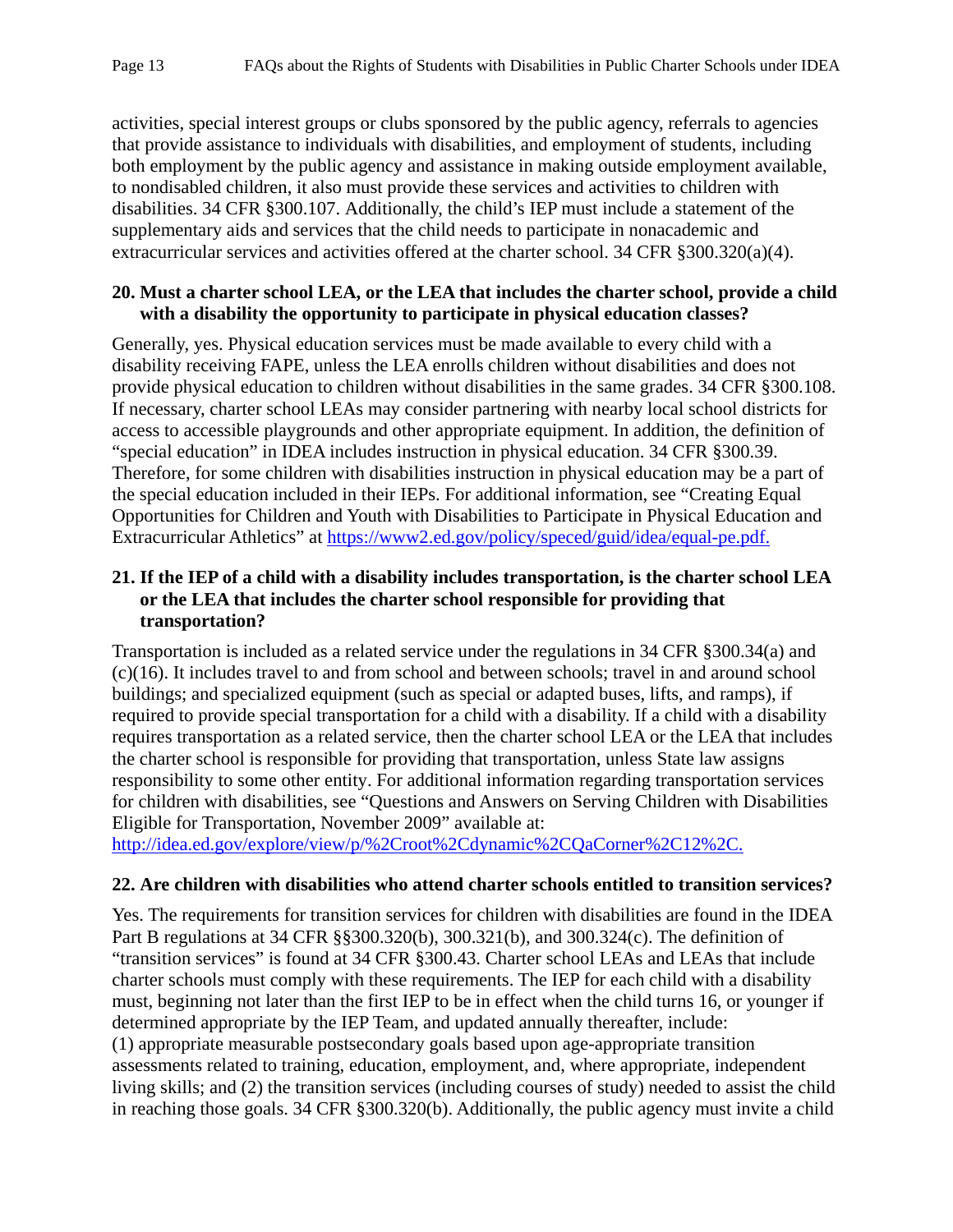with a disability to attend his/her IEP Team meeting if a purpose of the meeting will be the consideration of the child's postsecondary goals and the transition services needed to assist the child in reaching those goals. 34 CFR §300.321(b)(1). If the child does not attend the IEP Team meeting, the public agency must take other steps to ensure that the child's preferences and interests are considered. 34 CFR §300.321(b)(2). To the extent appropriate, with the consent of the parents or a child with a disability who has reached the age of majority under State law, the public agency also must invite a representative of any participating agency that is likely to be responsible for providing or paying for transition services. If a participating agency, other than the educational public agency, fails to provide the transition services described in the IEP, the public agency must reconvene the IEP Team to develop alternative strategies to meet the transition objectives. 34 CFR §300.324(c)(1). To assist in meeting these requirements, OSERS encourages charter schools, particularly charter school LEAs, to develop relationships with their counterparts in relevant participating agencies, such as the State vocational rehabilitation agency, to ensure that children with disabilities receive appropriate transition services to facilitate their movement from secondary school to postsecondary education and activities.

For additional information regarding charter schools' responsibilities regarding transition services, see "Questions and Answers on Secondary Transition, September 2011," and Section F of "Questions and Answers on IEPs, Evaluations and Reevaluations, September 2011" available at [http://idea.ed.gov/explore/view/p/%2Croot%2Cdynamic%2CQaCorner%2C10%2C,](http://idea.ed.gov/explore/view/p/%2Croot%2Cdynamic%2CQaCorner%2C10%2C) and the National Technical Assistance Center on Transition at [http://transitionta.org/.](http://transitionta.org/)

## <span id="page-18-0"></span>**Child Find/Evaluation**

## <span id="page-18-1"></span>**23. What happens if a charter school suspects that one of its students may be a child with a disability?**

The child find requirements in IDEA require SEAs and LEAs to have policies and procedures in effect to ensure that all children with disabilities residing in the State who need special education and related services are identified, located, and evaluated, regardless of the severity of the disability. This responsibility includes children who are suspected of having developmental delays, as defined in 34 CFR §300.8(b), and highly mobile and migrant children with disabilities. 34 CFR §300.111(b)-(c). The child find requirements apply to children enrolled in charter schools, regardless of whether the charter school operates as its own LEA or is a public school of an LEA. 34 CFR §§300.111(a)(1)(i) and 300.201. If a child is enrolled in a charter school that is part of an LEA, that LEA would be responsible for implementing child find requirements, unless State law assigns responsibility to some other entity. If the child is attending a charter school that operates as its own LEA, the charter school LEA would be responsible for implementing child find requirements, unless State law assigns responsibility to some other entity.

The child find requirements permit referrals from any source that suspects a child may be eligible for special education and related services. Child find activities typically involve a screening process to determine whether the child should be referred for a full evaluation to determine eligibility for special education and related services. Therefore, persons such as employees of the LEA, including a charter school LEA, or other LEAs responsible for the education of the child, may identify children who might need to be referred for an evaluation. However, consistent with the child find requirements and with the parental consent requirements,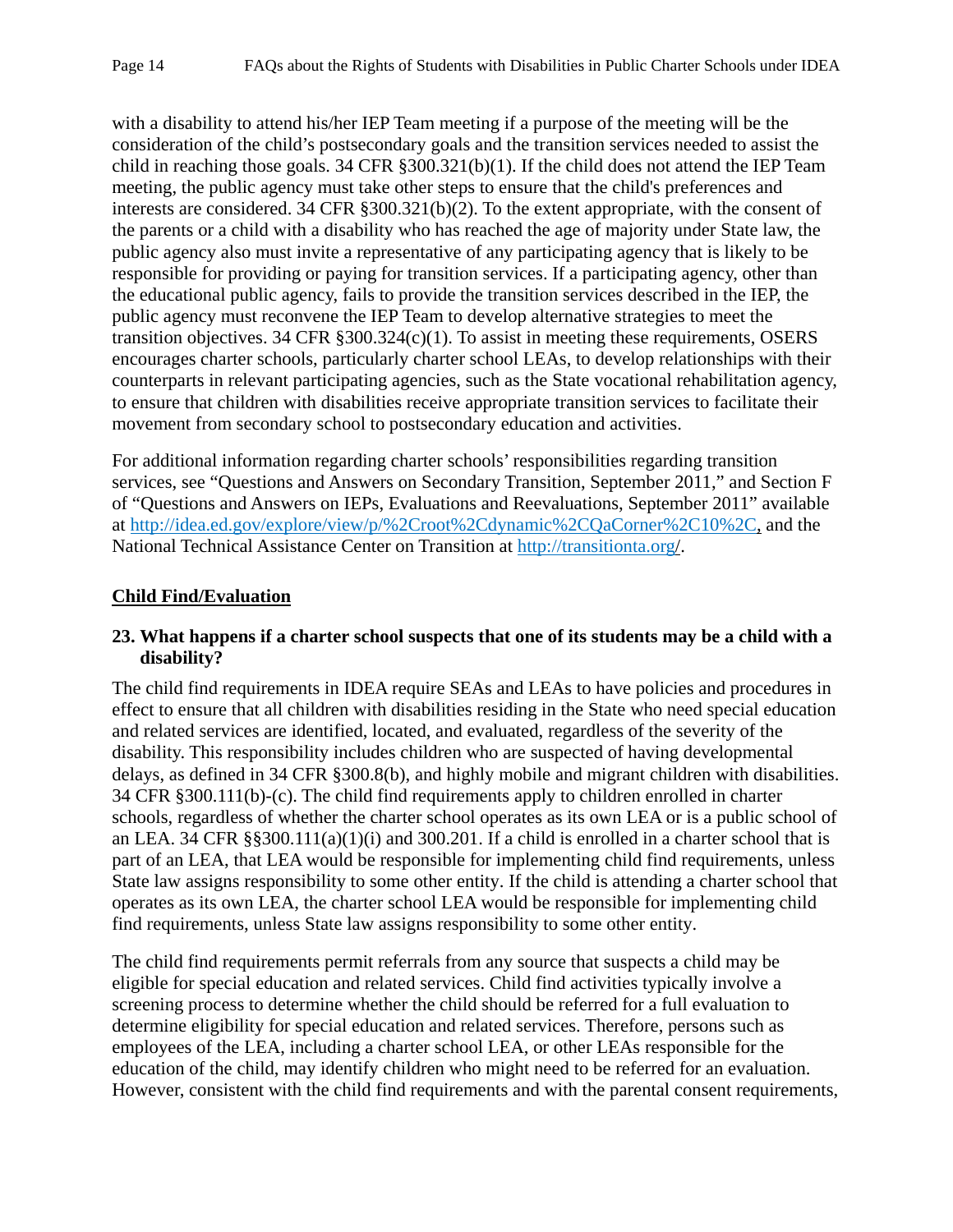either the child's parent or a public agency (in this case, the charter school LEA or the LEA that includes the charter school) may initiate a request for an initial evaluation to determine if the child is a child with a disability 34 CFR §300.301(b). The evaluation must be conducted within 60 days of receiving parental consent or within the State-established timeline for conducting the evaluation. 34 CFR  $\frac{2}{3}300.301(c)(1)$ .<sup>[15](#page-19-2)</sup>

#### <span id="page-19-0"></span>**24. How may a charter school implement a response to intervention (RTI) framework as part of its child find process?**

If a charter school LEA or the LEA that includes the charter school implements a multi-tiered instructional framework, often referred to as RTI, prior to referring a child for an evaluation under IDEA, it is critical that the child find identification occurs in a timely manner and that no procedures or practices result in delaying or denying this identification. A parent may request an initial evaluation at any time to determine if his/her child is a child with a disability, regardless of whether the child has participated in an RTI framework. 34 CFR §300.301(b). An LEA, including a charter school LEA or an LEA that includes the charter school, may not reject a referral or delay provision of an initial evaluation on the basis that a child has not participated in an RTI framework. 34 CFR §300.309(c). If the charter school does not suspect that the child has a disability, and denies the request for an initial evaluation, the responsible LEA must provide prior written notice to the parents explaining why the public agency refuses to conduct an initial evaluation and the information that was used as the basis for this decision as well as a copy of the notice of procedural safeguards. 34 CFR §§300.503 and 300.504. The parent can challenge this decision by requesting mediation under 34 CFR §300.506, filing a due process complaint to request a due process hearing under 34 CFR §300.507, or filing a State complaint under 34 CFR §300.153, to resolve the dispute regarding the child's need for an evaluation.

## <span id="page-19-1"></span>**25. When is a reevaluation required for an IDEA-eligible child with a disability who attends a charter school?**

A reevaluation of each child with a disability attending a charter school must be conducted in accordance with 34 CFR §§300.304 through 300.311 if the LEA determines that the educational or related services needs, including improved academic achievement and functional performance of the child, warrant a reevaluation; or if the child's parent or teacher requests a reevaluation. A reevaluation conducted under IDEA may occur not more than once a year, unless the parent and the LEA agree otherwise; and must occur at least once every 3 years, unless the parent and the LEA agree that a reevaluation is unnecessary. 34 CFR §300.303. If the charter school operates as its own LEA, absent an assignment of responsibility to some other entity, the charter school LEA is responsible for ensuring that the reevaluation requirements in Part B of IDEA are met with

<span id="page-19-2"></span><sup>&</sup>lt;sup>15</sup> The timeframe described does not apply to a public agency if the parent of a child repeatedly fails or refuses to produce the child for the evaluation; or a child enrolls in a school of another public agency after the relevant timeframe has begun, and prior to a determination by the child's previous public agency as to whether the child is a child with a disability under 34 CFR §300.8. This exception regarding a child enrolling in another public agency applies only if the subsequent public agency is making sufficient progress to ensure a prompt completion of the evaluation, and the parent and subsequent public agency agree to a specific time when the evaluation will be completed. 34 CFR §300.301(d).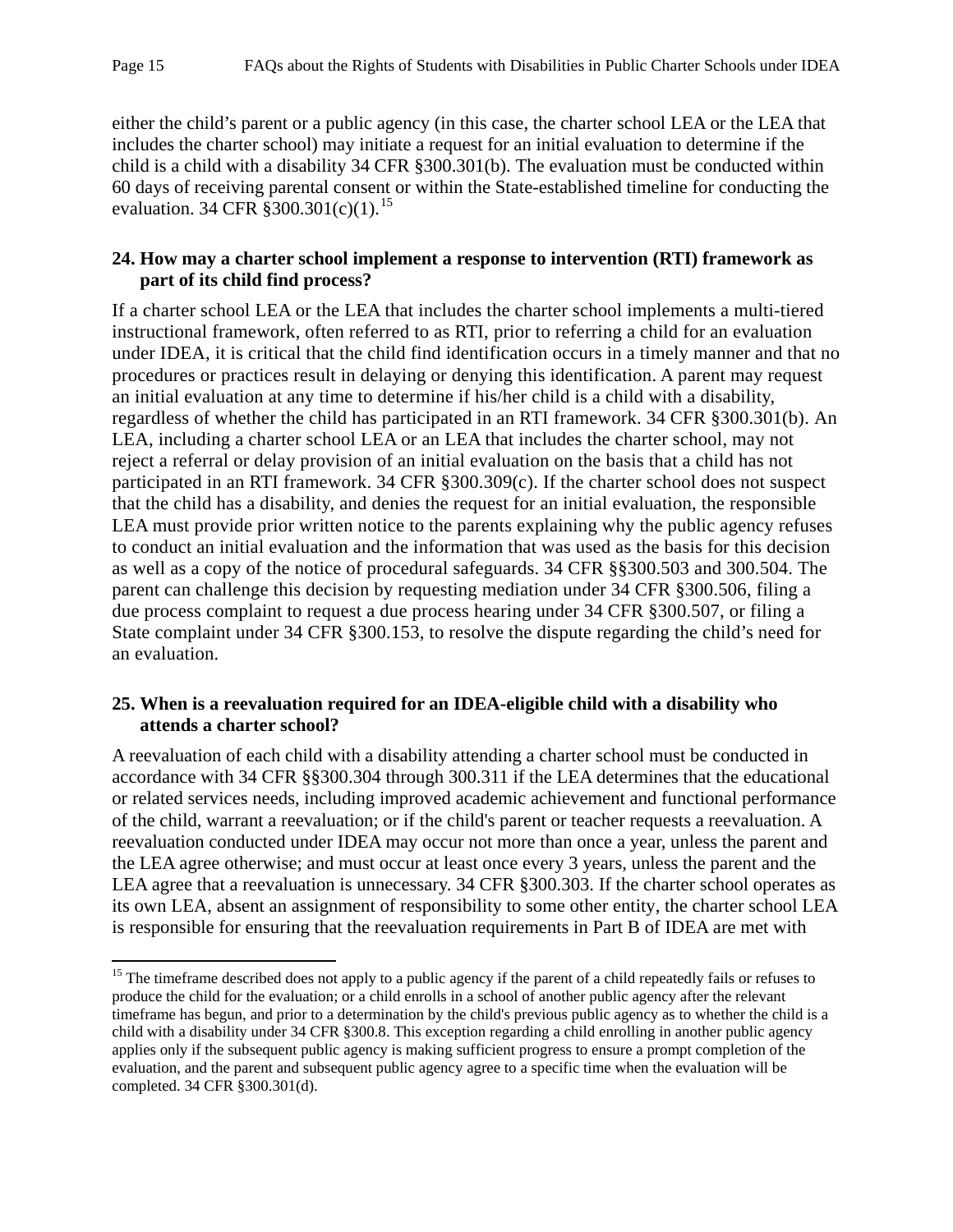respect to its children with disabilities. If the charter school is a public school of an LEA, absent an assignment of responsibility to some other entity, the LEA must ensure that the reevaluation requirements in Part B of IDEA are met with respect to the charter school's children with disabilities.

### <span id="page-20-1"></span><span id="page-20-0"></span>**Placement and LRE Requirements**

## **26. What is a charter school's obligation to educate eligible children with disabilities under IDEA with their peers without disabilities?**

States must ensure that charter school LEAs and LEAs that include charter schools meet the LRE requirements in Part B of IDEA. 34 CFR §§300.114(a)(1) and 300.201. The LRE provisions require, to the maximum extent appropriate, that children with disabilities attending public schools, including public charter schools, be educated with children who are nondisabled. Further, special classes, separate schooling, or other removal of children with disabilities from the regular education environment can occur only if the nature or severity of the disability is such that education in regular classes with the use of supplementary aids and services cannot be achieved satisfactorily. 34 CFR §300.114(a)(2).

The requirements for determining the placement of a child with a disability are included in the IDEA Part B regulation at 34 CFR §300.116. Placement decisions must be made by a group of persons (the placement team), including the parents and other persons knowledgeable about the child, the meaning of the evaluation data, and the placement options. Each child's placement decision also must be made in conformity with IDEA's LRE provisions. This means that the placement decision must be determined at least annually and be based on the child's IEP. 34 CFR §300.116(a)-(b).

Under IDEA, the overriding rule is that placement decisions must be determined annually on an individual, case-by-case basis, depending on each child's unique needs and circumstances and based on the child's IEP. The recognition that no one single type of placement or service is appropriate for every child with a disability is reflected in the requirement that LEAs make available a range of placement options, known as a continuum of alternative placements, to meet the needs of children with disabilities for special education and related services. 34 CFR §300.115. The requirement for the continuum of alternative placements reinforces the importance of the individualized determination, not a one size fits all approach, in determining what placement is the LRE for each child with a disability. The options on this continuum include the alternative placements listed in the definition of special education at 34 CFR §300.39 (instruction in regular classes, special classes, special schools, home instruction, and instruction in hospitals and institutions). 34 CFR §300.115(b)(1). The continuum also must make provision for supplementary services (such as resource room or itinerant instruction) to be provided in conjunction with regular class placement. 34 CFR §300.115(b)(2).

Before considering placement in a separate class or school, consistent with the LRE requirements described above, the placement team must first consider whether the child can be placed in regular classes with the use of supplementary aids and services. In all cases, however, placement decisions must not be made solely on factors such as category of disability, severity of disability, availability of special education and related services, configuration of the service delivery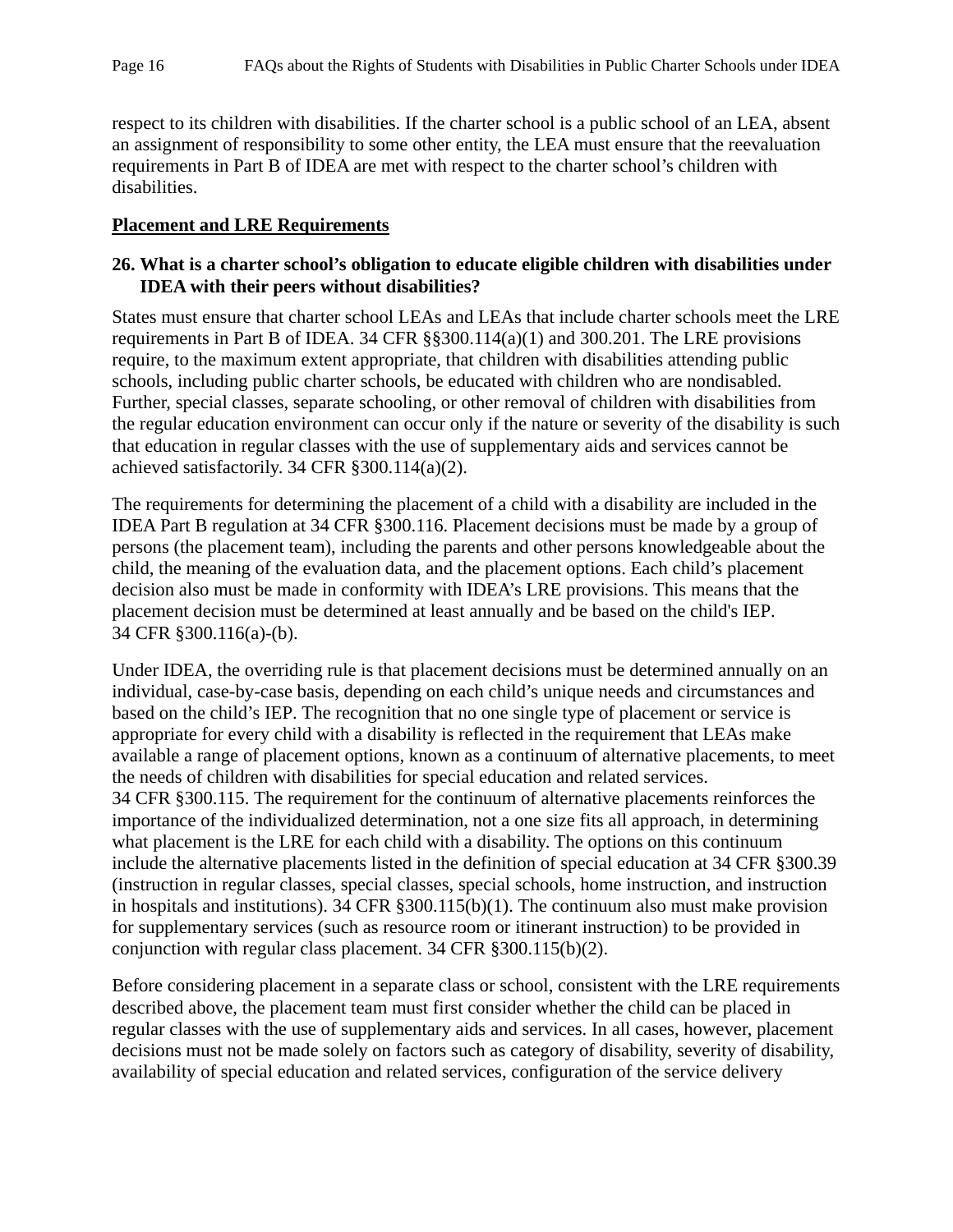system, availability of space, or administrative convenience. 71 *Fed. Reg.* 46539, 46588 (August 14, 2006).

## <span id="page-21-0"></span>**27. How do charter schools implement the IDEA placement requirements?**

Under 34 CFR §300.209(c), public charter schools that are LEAs are responsible for ensuring that the IEP and placement requirements of Part B of IDEA are met, unless State law assigns responsibility to some other entity. In the case of a charter school that is a public school of an LEA, under 34 CFR §300.209(b)(2), the LEA in which the charter school is located is responsible for implementing a child's IEP and placement, unless State law assigns responsibility to some other entity.

## <span id="page-21-1"></span>**28. What procedures must be followed if the charter school's current program cannot provide FAPE based on the child's IEP?**

Placement decisions must be made on an individual basis. If a charter school is its own LEA and retains responsibility under State law for ensuring that the requirements of Part B of IDEA are met, it is required to make available the range of placement options needed by the children with disabilities enrolled in the charter school. 34 CFR §300.115. However, that responsibility rests with the LEA if the charter school is a school of that LEA and State law has not assigned responsibility to some other entity. If a charter school is part of an LEA, the LEA must serve children with disabilities attending its charter school(s) in the same manner as the LEA serves children with disabilities in its other schools, including providing supplementary and related services on site at the charter school to the same extent that the LEA provides such services on site to its other public schools. 34 CFR §300.209(b)(1)(i).

Consistent with 34 CFR §§300.114-300.116, the child's placement team must select the placement option on the continuum in which it determines that the child's IEP can be implemented in the LRE. Any alternative placement selected for the child outside of the regular educational environment must include appropriate opportunities for the child to interact with nondisabled peers, to the maximum extent appropriate to meet the needs of the particular child. In instances where the charter school LEA does not currently offer that setting (e.g., an out of general education setting), the charter school LEA or other responsible LEA must arrange to provide the services directly or, consistent with the applicable State charter school law, may choose to contract with another LEA, including another charter school LEA, to provide the necessary services and placement, at no cost to the parents.

Similarly, there could be a circumstance where a child with a disability requires supplementary aids and services or related services, which are not currently available, that would facilitate the child's placement in a regular classroom. If a child with a disability requires supplementary and related services in the regular classroom in order to be involved in and make progress in the general education curriculum, then the charter school LEA may not limit or refuse to provide the needed supports in an inclusive environment. This is because the charter school LEA is required to make available a continuum of alternative placements if necessary to implement the child's IEP, and placement in regular classes is one of the options on the continuum. 34 CFR §300.115(b)(1). Similarly, the LEA that includes the charter school, consistent with the LEA's IDEA responsibility to make available a continuum of alternative placements, is not relieved of its responsibility to meet the needs of its charter school children with disabilities.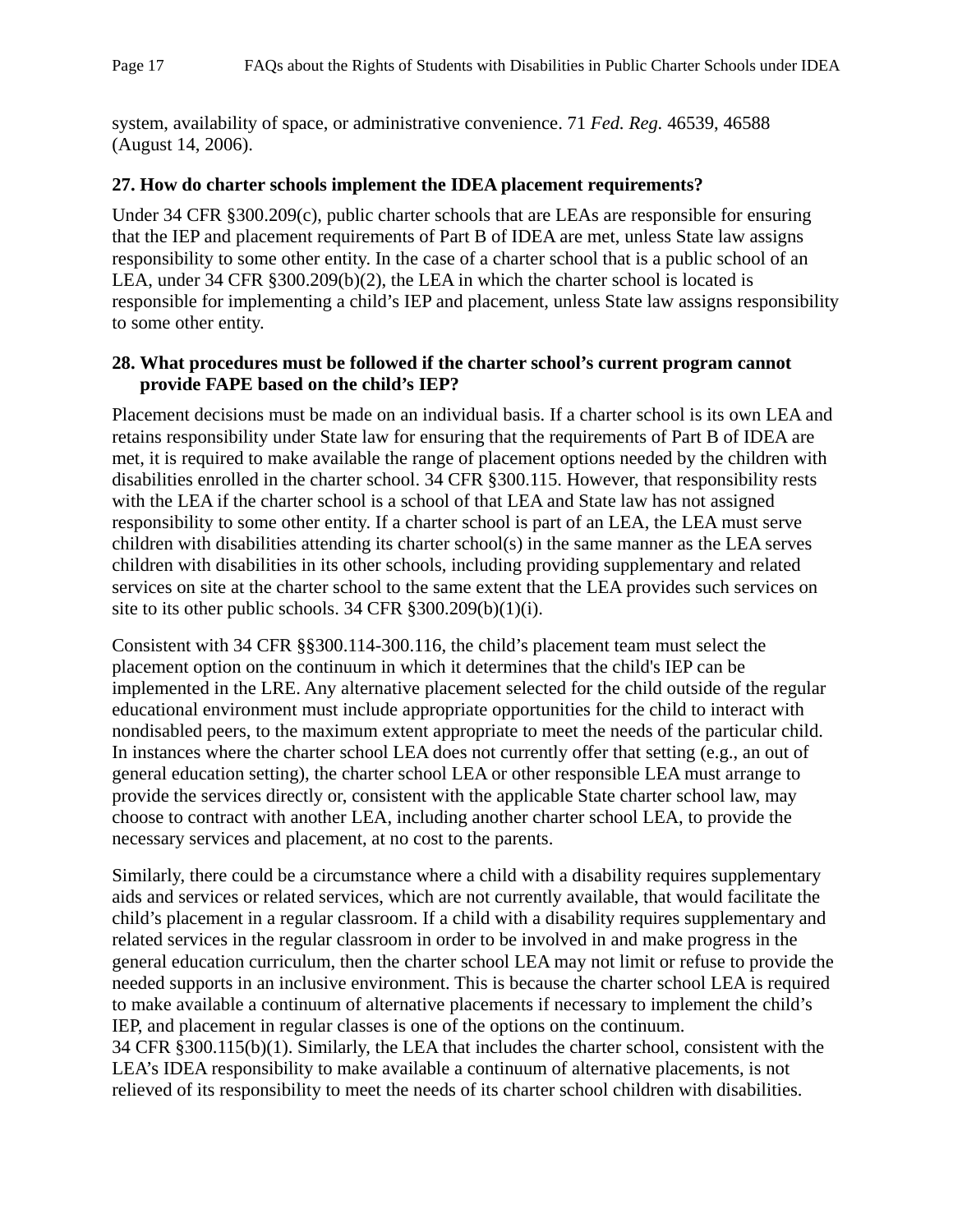In a situation where the IEP and placement teams determine that the charter school LEA or the LEA that includes the charter would not be able to implement the child's IEP within the charter school's current program, the child is not without recourse. In this situation, the charter school LEA, or the LEA that includes the charter school, must provide a program of FAPE for the child in the least restrictive environment in which the child's IEP can be implemented, unless State law assigns responsibility to some other entity. 34 CFR §300.209(b)-(c). As noted in Q&A #14, the charter school LEA, or the LEA that includes the charter school, has options as to how to fulfill its responsibilities in this circumstance. Additionally, if a child's parent disagrees with the program offered by the charter school LEA or the LEA that includes the charter, he or she may use any of the dispute resolution procedures discussed in Q&A #32.

### <span id="page-22-0"></span>**29. How are LRE requirements met if a charter school's educational mission is to provide services to children with a specific disability?**

Unless State law has assigned responsibility to some other entity, the charter school LEA or the LEA that includes the charter school must ensure that the LRE requirements at 34 CFR §§300.114 through 300.117 are met for each eligible child with a disability. Before a child with a disability is placed in a charter school established for a specific purpose related to the education of children with specific disabilities (i.e., to provide services for children in a specific disability category), the placement team must ensure that the child is able to receive a program of FAPE consistent with his or her IEP. The child's IEP must be designed to enable the child to be involved and make progress in the general education curriculum, and specify the extent, if any, that the child will not be able to participate in nonacademic and extracurricular activities with nondisabled children, even for a portion of the school day. Accordingly, the placement team must ensure that all elements of the child's IEP can be implemented in the proposed placement consistent with these requirements. 34 CFR §§300.114, 300.116 and  $300.320(a)(4)-(5)$ .

That is, charter school LEAs and LEAs that include charter schools must ensure the availability of options on the continuum of placements discussed above, as necessary to implement the child's IEP.<sup>[16](#page-22-1)</sup> In order to ensure a child's appropriate inclusion in a regular class placement, the continuum requirement also includes the provision of supplementary aids and services, including resource room and itinerant instruction, in conjunction with regular class placement. 34 CFR §300.115(b). For example, if a child attending a charter school with an educational mission related to providing services for children in a specific disability category requires an inclusive setting for some portion of the day or more directed instruction for another portion of the day, the responsible charter school LEA or LEA that includes the charter school must ensure that the child receives the additional supported instruction, but also spends the required amount of time determined by the IEP Team with nondisabled peers. If the charter school itself does not maintain such a program, in order to do so, a charter school LEA, or LEA that includes the charter school, may consider establishing a partnership with a nearby school where children with disabilities can participate in activities and classes with nondisabled peers, in settings where they can interact, model, and learn from students without disabilities in their age group, as appropriate.

<span id="page-22-1"></span><sup>&</sup>lt;sup>16</sup> See [OSEP Letter to Autin, 58 IDLR 51, \(March 7, 2011\).](http://www2.ed.gov/policy/speced/guid/idea/letters/2011-1/autin030711lre1q2011.pdf)  $\overline{\phantom{a}}$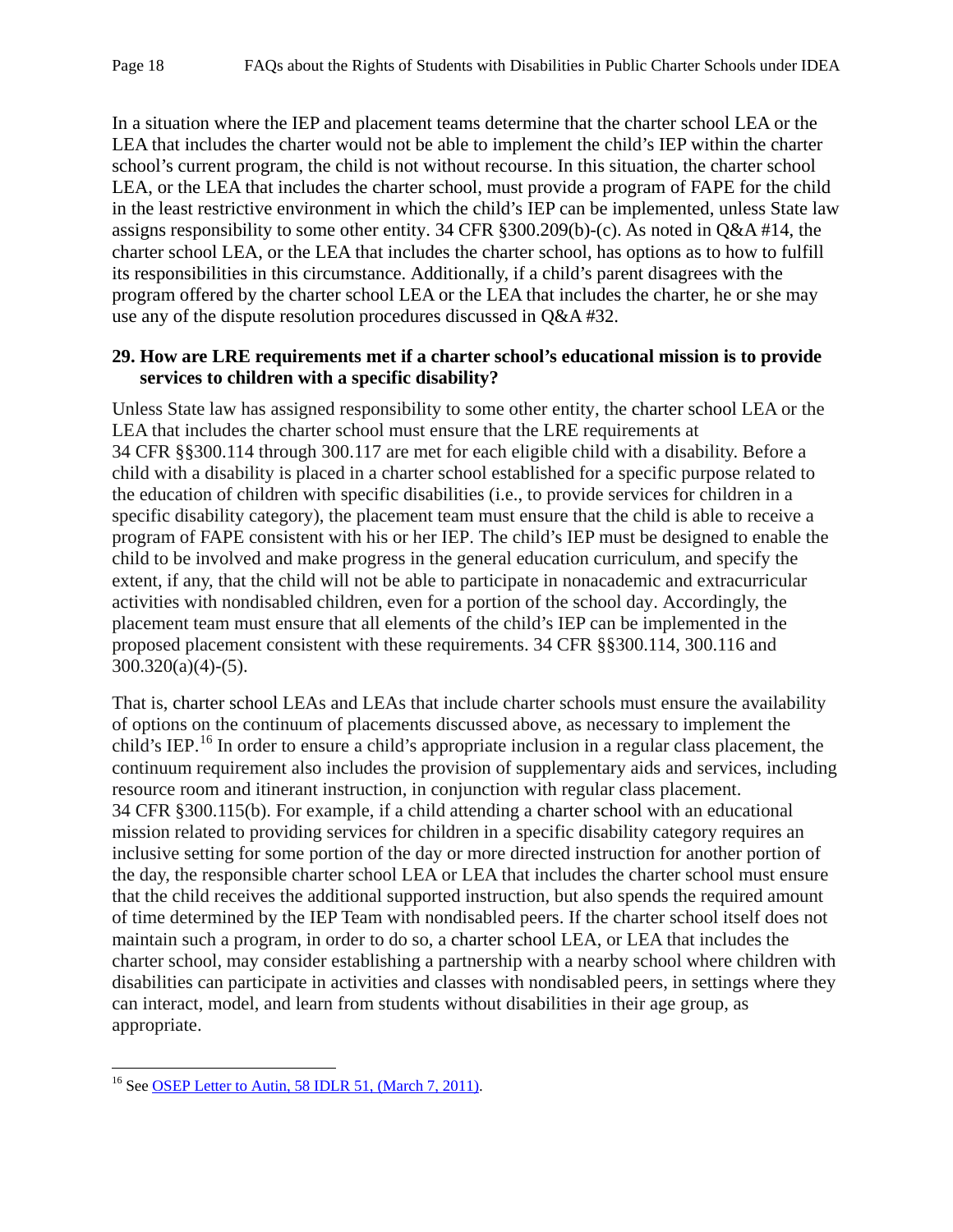## <span id="page-23-0"></span>**30. What are the responsibilities of a virtual (online) charter school to ensure the provision of FAPE to children with disabilities?**

If a virtual charter school is its own LEA and State law does not reassign IDEA responsibilities to another entity, the virtual charter school LEA has the same IDEA responsibilities as any other charter school LEA or LEA that includes a charter school. For example, virtual charter school LEAs must: (1) ensure that each eligible child with a disability has FAPE available to him or her in accordance with 34 CFR §§300.101 and 300.17; (2) implement the evaluation and eligibility requirements in 34 CFR §§300.300-300.311; (3) carry out the IEP requirements in 34 CFR §§300.320 through 300.324, including those governing IEP content, IEP Team participants, parent participation, when IEPs must be in effect, consideration of special factors, the development, review, and revision of IEPs, secondary transition services and participation in State and districtwide assessment programs; and (4) implement the requirements in 34 CFR §§300.114 through 300.117, regarding education in the least restrictive environment, including ensuring the availability of a continuum of alternative placements to provide special education and related services. In addition, if the virtual charter school is a public school of an LEA that receives funds under 34 CFR §300.705, the LEA must serve children with disabilities attending that virtual charter school in the same manner as the LEA serves children with disabilities in its other schools and provide IDEA Part B funds on the same basis as it provides them to its other schools. 34 CFR §300.209(b). For additional information, see OSERS' Dear Colleague Letter Regarding Education of Children with Disabilities Attending Public Virtual Schools, released on August 5, 2016, available at:

[http://www2.ed.gov/policy/speced/guid/idea/memosdcltrs/dcl--virtual-schools--08-05-2016.pdf.](http://www2.ed.gov/policy/speced/guid/idea/memosdcltrs/dcl--virtual-schools--08-05-2016.pdf)

## <span id="page-23-1"></span>**31. Can a charter school dis-enroll a child to prevent a child with disabilities from returning to the school if the child fails to meet certain school requirements?**

Outside of a disciplinary action, which is subject to the procedures in 34 CFR §§300.530- 300.536, an action by a charter school that would require a child with disabilities to leave the current school and attend another school generally would be subject to the placement procedures described at 34 CFR  $\S 300.116$ .<sup>[17](#page-23-2)</sup> In all instances, the placement of a child with a disability must be determined annually and must be based on the child's IEP, and the placement decision must be made by a group of persons, including the parents, and other persons knowledgeable about the child, the meaning of the evaluation data and placement options. 34 CFR §300.116(a)(1). Thus, any decision regarding a potential change in placement must be made by the placement team as required under Part B of IDEA, and the charter school is generally precluded from making a unilateral change of placement without complying with these placement requirements.

The IDEA Part B regulations also require that written notice be given to the parents of a child with a disability within a reasonable time before the LEA, including a charter school LEA, (1) proposes to initiate or change the identification, evaluation, or educational placement of the child or the provision of FAPE to the child; or (2) refuses to initiate or change the identification, evaluation, or educational placement of the child or the provision of FAPE to the child. 34 CFR §300.503(a)(1)- (2). If a charter school seeks to dis-enroll a child with a disability due to failure to meet a school-

<span id="page-23-2"></span> $17$  For a discussion of how the closure of a charter school impacts the provision of FAPE to children with disabilities, see Q&A #49.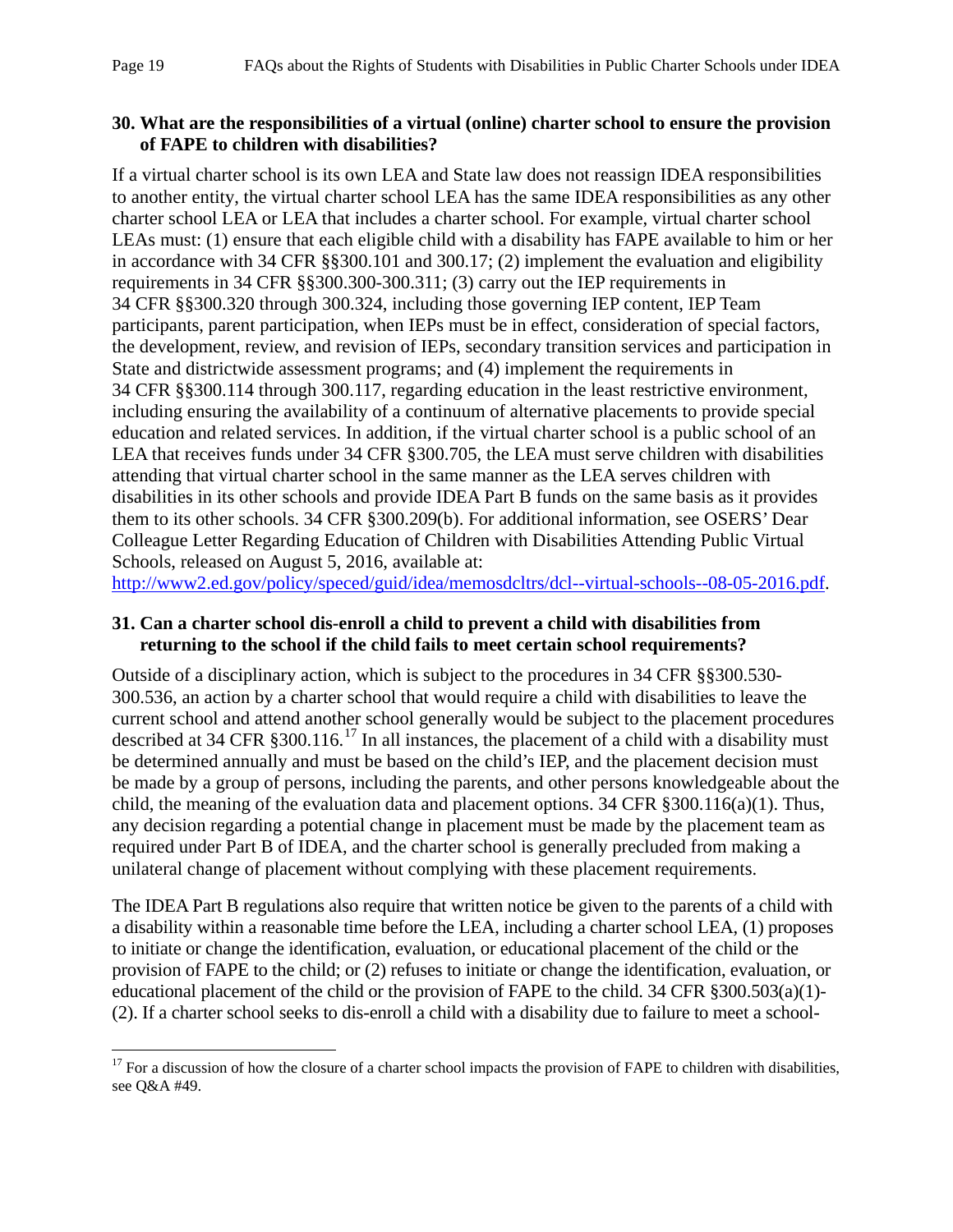established policy or requirement that the school believes is essential to the student's enrollment, this would generally be considered a change in placement. Therefore, the responsible LEA generally would be required to convene the IEP and placement teams to discuss the proposed change. 34 CFR §300.324(b). The responsible LEA also must provide the parent with prior written notice in the native language of the parent or other mode of communication used by the parent, unless clearly not feasible to do so, explaining the reason for its proposed action. 34 CFR §300.503(b)-(c). It is important to note that under Section 504 there are also requirements that apply to a proposed disenrollment of a child with a disability from a charter school. See Question #15 in OCR guidance document, Frequently Asked Questions about the Rights of Students with Disabilities in Public Charter Schools under Section 504 of the Rehabilitation Act of 1973, December 28, 2016,

[http://www2.ed.gov/about/offices/list/ocr/docs/dcl-faq-201612-504-charter-school.pdf.](http://www2.ed.gov/about/offices/list/ocr/docs/dcl-faq-201612-504-charter-school.pdf)

As addressed in Q&A #32 below, IDEA affords parents of children with disabilities the procedural safeguards and due process rights set out in 34 CFR §§300.500 through 300.536. OSERS notes that during the pendency of any administrative or judicial proceedings regarding a due process complaint notice requesting a due process hearing under 34 CFR §300.507, unless the State or local agency and the parents of the child agree otherwise, the child involved in the complaint must remain in his or her current educational placement. 34 CFR §300.518. Because the charter school program would generally be considered the child's current educational placement, during the pendency of any administrative or judicial proceedings, the child generally would have to remain in the charter school placement. For a discussion regarding removals from and changes to a child's placement based on disciplinary actions. See Q&A #34.

## <span id="page-24-1"></span><span id="page-24-0"></span>**Procedural Safeguards**

### **32. What procedural safeguards must be provided to children with disabilities attending charter schools and their parents under IDEA?**

Each SEA must ensure that children with disabilities attending charter schools and their parents retain all rights under Part B of IDEA that are applicable to children with disabilities who attend other public schools and their parents. 34 CFR §§300.209(a) and 300.149. IDEA accords parents of children with disabilities the procedural safeguards and due process rights set out in 34 CFR §§300.500 through 300.536. If a parent of a child with a disability disagrees with a decision of a public agency, whether a responsible charter school LEA or the responsible LEA that includes the charter school, on any matter regarding the identification, evaluation, or educational placement of the child, or the provision of FAPE to the child, the parent may seek to use the mediation process in 34 CFR §300.506 or may file a due process complaint to request a due process hearing pursuant to 34 CFR §§300.507 through 300.518. In addition, States must have procedures for resolving any signed written complaint filed by an organization or individual, including a complaint filed by an organization or individual from another State, alleging that a public agency has violated a requirement of Part B of IDEA or the IDEA Part B regulations. 34 CFR §§300.151 through 300.153. These IDEA Part B State complaint procedures can be used to address allegations that a public agency, including a charter school that operates as an LEA, an LEA that includes charter schools, or an SEA, has violated a requirement of Part B of IDEA or the IDEA Part B regulations. In addition, many States offer alternative dispute resolution procedures, such as IEP facilitation and parent engagement/early assistance.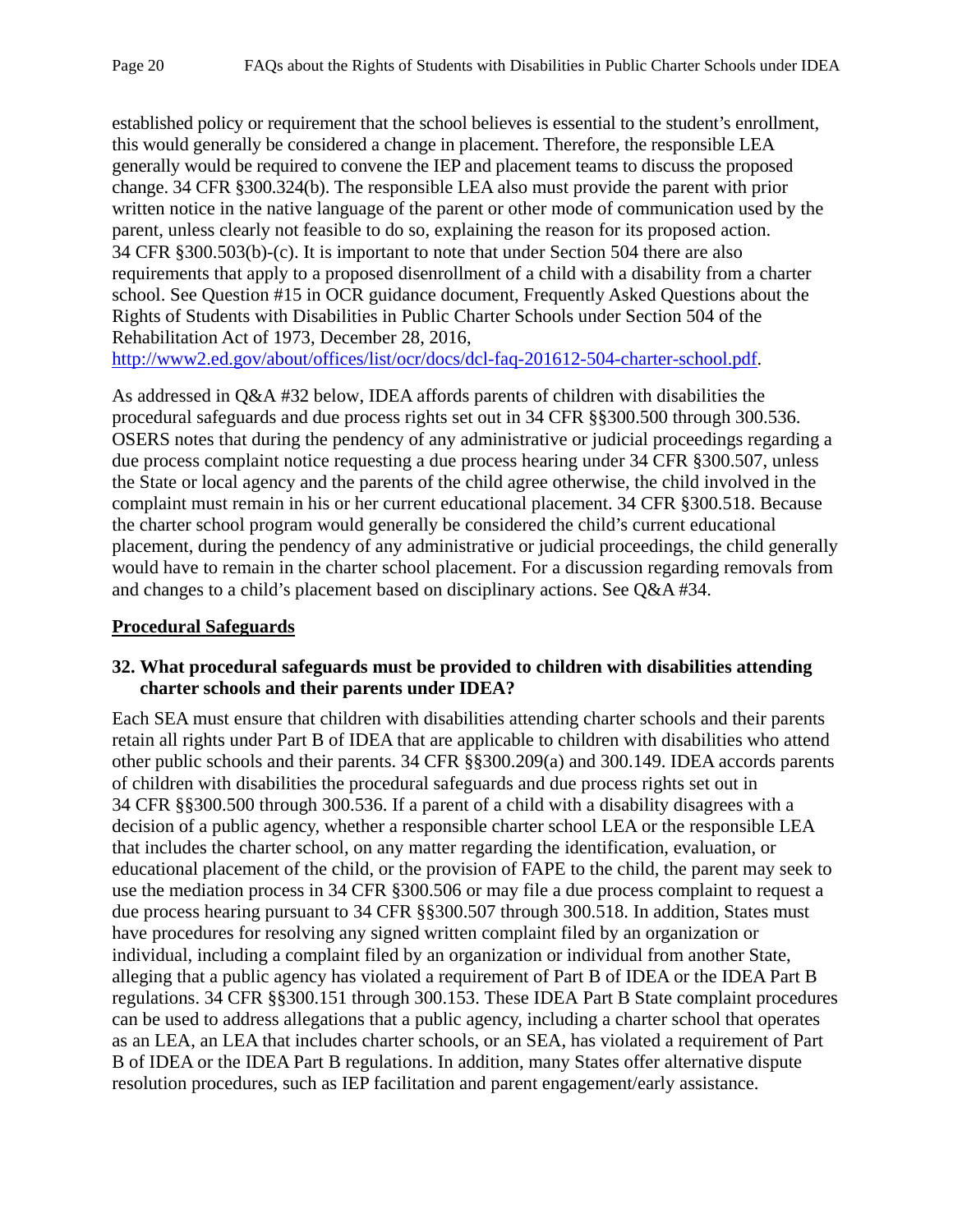For more information on procedural safeguards and dispute resolution, see the Questions and Answers on the IDEA Part B Dispute Resolution Procedures available at: [https://www2.ed.gov/policy/speced/guid/idea/memosdcltrs/acccombinedosersdisputeresolutionqa](https://www2.ed.gov/policy/speced/guid/idea/memosdcltrs/acccombinedosersdisputeresolutionqafinalmemo-7-23-13.pdf) [finalmemo-7-23-13.pdf](https://www2.ed.gov/policy/speced/guid/idea/memosdcltrs/acccombinedosersdisputeresolutionqafinalmemo-7-23-13.pdf) . See also The National Center on Dispute Resolution in Special Education at:<http://www.directionservice.org/cadre/> and The Center for Parent Information and Resources at: [http://www.parentcenterhub.org/.](http://www.parentcenterhub.org/)

## <span id="page-25-0"></span>**33. How does an IEP Team address the needs of a child with a disability attending a charter school if the child's behavior impedes the child's learning or that of others?**

In the case of a child whose behavior impedes the child's learning or that of others, the IEP Team must consider – and, when necessary to provide FAPE, include in the IEP – the use of positive behavioral interventions and supports, and other strategies, to address that behavior. 34 CFR §§300.324(a)(2)(i) and (b)(2); and 300.320(a)(4). In a Dear Colleague Letter issued on August 1, 2016, addressing positive behavioral interventions and supports in IEPs, OSERS clarified that the failure to consider and provide for needed behavioral supports through the IEP process is likely to result in a child not receiving a meaningful educational benefit or FAPE. In addition, a failure to make behavioral supports available throughout a continuum of placements, including in a regular education setting, could result in an inappropriately restrictive placement and constitute a denial of placement in the LRE. It is important for charter school LEAs and LEAs that include charter schools among their other public schools to ensure that needed behavioral supports are provided through the IEP process as a way to prevent or reduce the types of behavior that give rise to IDEA's discipline procedures described in Q&A #34 below. For more information see: OSEP Dear Colleague Letter on Ensuring Equity and Providing Behavioral Supports to Students with Disabilities (August 1, 2016) available at: <https://www2.ed.gov/policy/gen/guid/school-discipline/files/dcl-on-pbis-in-ieps--08-01-2016.pdf>

### <span id="page-25-1"></span>**34. What disciplinary procedures apply to children with disabilities attending charter schools?**

Children with disabilities who attend charter schools and their parents retain all IDEA rights and protections. 34 CFR §300.209(a). These IDEA rights and protections include the discipline procedures in 34 CFR §§300.530 through 300.536.<sup>[18](#page-25-2)</sup> In brief, school personnel may remove a child with a disability who violates a code of student conduct from his or her current placement to an appropriate interim alternative educational setting, another setting, or suspension for up to 10 consecutive school days in a school year (to the extent those alternatives are applied to children without disabilities), and for additional removals of not more than 10 consecutive school days in that same school year for separate incidents of misconduct, so long as those removals do not constitute a change of placement. 34 CFR §300.530(b)(1). Under 34 CFR §300.536, a disciplinary change of placement is a disciplinary removal of more than 10 consecutive school days or a series of removals that total more than 10 school days in a school year that constitute a

<span id="page-25-2"></span><sup>&</sup>lt;sup>18</sup> Section 504 includes nondiscrimination requirements, including FAPE requirements, applicable in the context of the administration of discipline. For additional information on those protections see  $Q\&A$  #25 in the OCR guidance document, Frequently Asked Questions about the Rights of Students with Disabilities in Public Charter Schools under Section 504 of the Rehabilitation Act of 1973, December 28, 2016, [http://www2.ed.gov/about/offices/list/ocr/docs/dcl-faq-201612-504-charter-school.pdf.](http://www2.ed.gov/about/offices/list/ocr/docs/dcl-faq-201612-504-charter-school.pdf)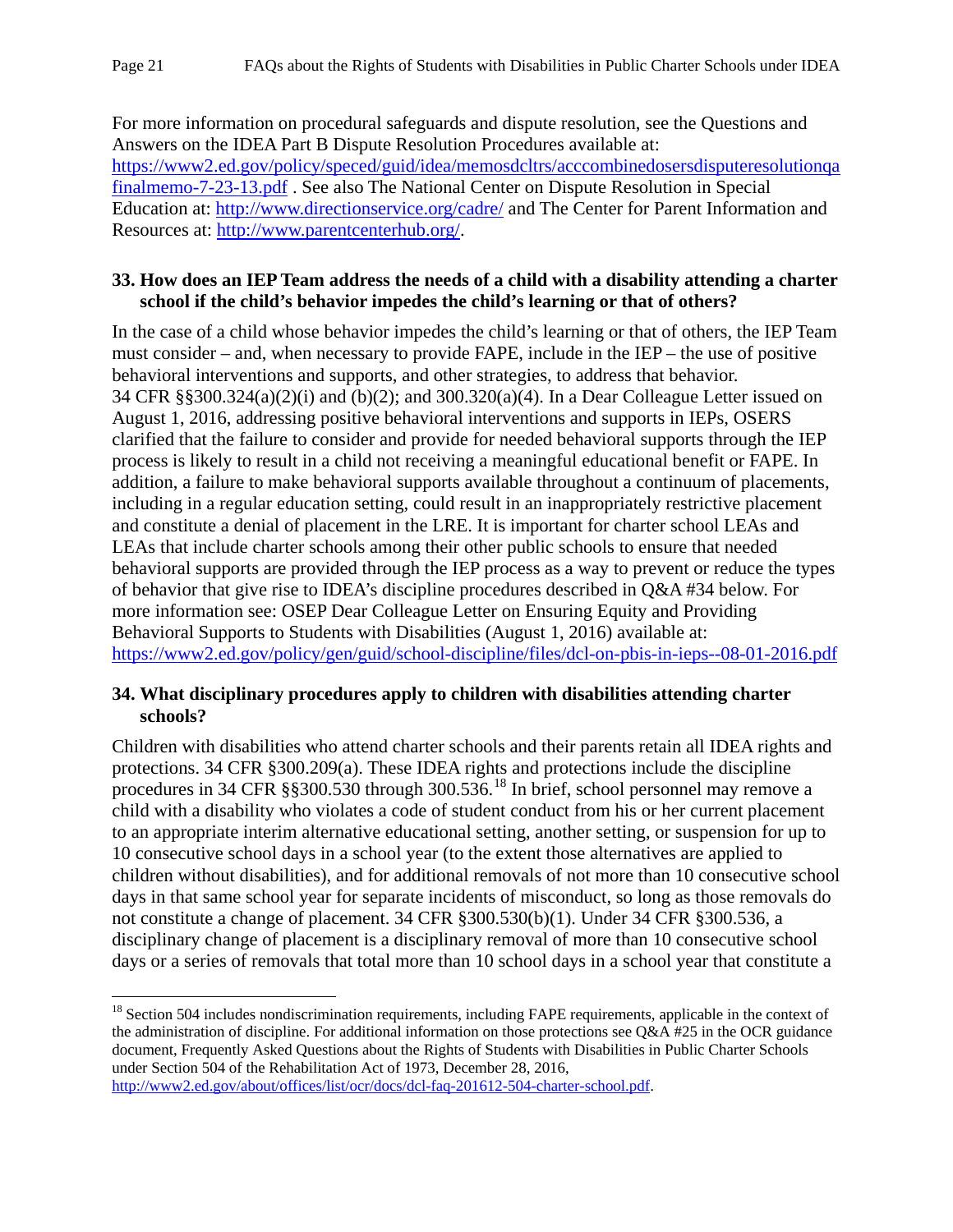pattern of removals because of factors such as the length of each removal, the total amount of time that a child has been removed, and the proximity of the removals to one another. Within 10 days of any decision to change the placement of a child with a disability because of a violation of a code of student conduct, the responsible LEA (either the charter school LEA or the LEA that includes the charter school), the parent, and relevant members of the child's IEP Team must first conduct a manifestation determination. This occurs through a review of all relevant information in the student's file, including the IEP, any teacher observations, and any relevant information provided by the parents. The group must determine if the child's behavior was caused by, or had a direct and substantial relationship to, the child's disability, or if the behavior was the direct result of the LEA's failure to implement the IEP. 34 CFR §300.530(e). If the behavior is determined to be a manifestation of the child's disability, the IEP Team either must conduct a functional behavioral assessment unless one had already been conducted prior to the behavior that resulted in a change in placement, and implement a behavioral intervention plan for the child or review an existing behavioral intervention plan and modify it, if necessary, to address the behavior. Also, unless the parent and the LEA agree to a change in placement, the child must be returned to the placement from which he or she was removed. 34 CFR §300.530(f). An exception to this requirement is that school personnel may remove a child with a disability from his or her current placement to an appropriate interim alternative educational setting for up to 45 school days without first determining whether the behavior is a manifestation of the child's disability, if the child commits specified weapons or drugs offenses or inflicts serious bodily injury<sup>[19](#page-26-0)</sup> on another person while at school, on school premises, or at a school function under the jurisdiction of an SEA or LEA. 34 CFR §300.530(g). Beginning with the 11<sup>th</sup> day of a child's removal from the current placement in a school year for behavior determined not to be a manifestation of the child's disability or for behavior resulting from specified drugs or weapons offenses or serious bodily injury described above, the IDEA requirements governing services are applicable. 34 CFR §300.530(d). Consistent with each disabled child's right to FAPE, the child must (i) continue to receive educational services, to the extent required in 34 CFR §300.101(a)so as to enable the child to continue to participate in the general education curriculum, although in another setting, and to progress toward meeting the goals set out in the child's IEP; and (ii) must receive, as appropriate, a functional behavioral assessment, and behavioral intervention services and modifications that are designed to address the behavior violation so that it does not recur. 34 CFR §300.530(d)(1). See the remainder of 34 CFR §300.530(d) for a further explanation of the requirements for services during disciplinary removals. Under 34 CFR §300.532(a), the parent of a child with a disability who disagrees with any decision regarding placement under §300.530, or with the manifestation determination under §300.530(e), or an LEA that believes that maintaining the child's current placement is substantially likely to result in injury to the child or others, may appeal the decision by requesting an expedited due process hearing.

The Department's guidance on discipline of children with disabilities (Questions and Answers on Discipline Procedures, Revised June 2009) is available at: [http://idea.ed.gov/explore/view/p/%2Croot%2Cdynamic%2CQaCorner%2C7%2C;](http://idea.ed.gov/explore/view/p/%2Croot%2Cdynamic%2CQaCorner%2C7%2C) on dispute

 $19$  As defined at 18 U.S.C. 1365(h)(3), the term serious bodily injury means bodily injury that involves l

<span id="page-26-0"></span><sup>1.</sup> A substantial risk of death; 2. Extreme physical pain; 3. Protracted and obvious disfigurement; or 4. Protracted loss or impairment of the function of a bodily member, organ, or mental faculty.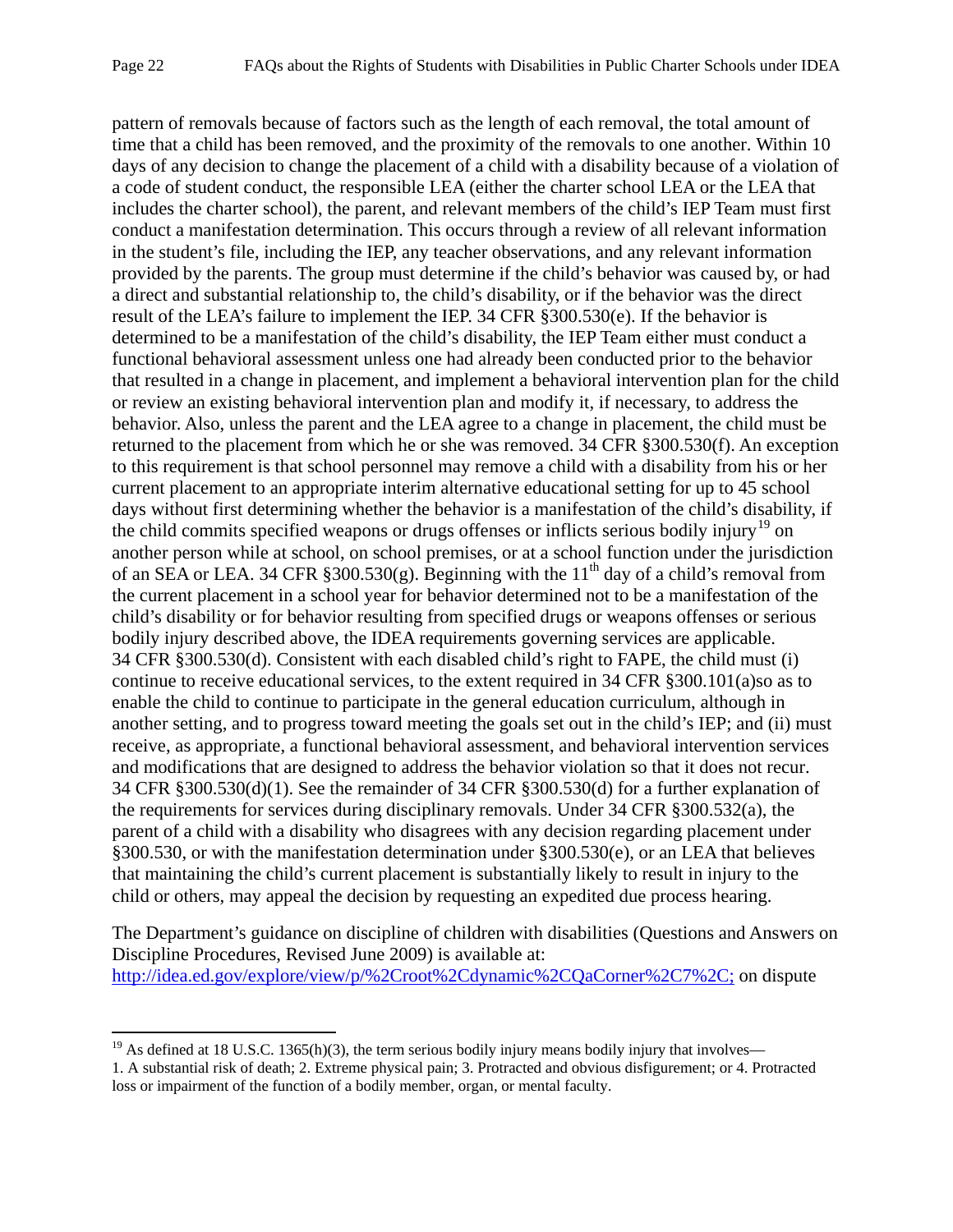resolution (Questions and Answers on IDEA Part B Dispute Resolution Procedures, Revised July 2013) is available at: [http://www2.ed.gov/policy/speced/guid/idea/memosdcltrs/index.html.](http://www2.ed.gov/policy/speced/guid/idea/memosdcltrs/index.html)

# <span id="page-27-0"></span>**IDEA Funding**

As described in footnote #1 of this document, funds are made available to States under the Grants to States program authorized by section 611 of IDEA and the Preschool Grants program authorized by section 619 of IDEA. These IDEA Part B funds are provided to assist States, and through them, LEAs, including eligible charter school LEAs, in providing special education and related services to children with disabilities. States are required to distribute any section 611 and section 619 funds that the State does not reserve for State-level activities to eligible LEAs for use in accordance with IDEA. Questions regarding a State's IDEA allocations to LEAs, including eligible charter school LEAs, should be directed to the SEA. Additional information regarding LEA allocations, including how to calculate base payments and base payment adjustments under IDEA, is available at [https://osep.grads360.org/#program/fiscal](https://osep.grads360.org/%23program/fiscal)

## <span id="page-27-1"></span>**35. Are charter school LEAs eligible to receive subgrants under Part B of IDEA?**

Yes. LEAs that meet the IDEA Part B definition at 34 CFR §300.28, including charter schools that operate as LEAs under State law, and have established their eligibility under section 613 of IDEA are eligible to receive a subgrant under section 611 and section 619 of IDEA. 34 CFR §§76.787, 300.705, and 300.815.

## <span id="page-27-2"></span>**36. What eligibility requirements must a charter school LEA meet in order to receive funds under Part B of IDEA?**

In order to be eligible for assistance from its SEA, a charter school LEA must meet the eligibility requirements in section 613 of IDEA. Among other requirements, the charter school LEA must have in effect policies, procedures, and programs that are consistent with the State's policies and procedures in order to establish its eligibility for IDEA Part B subgrants. For example, the charter school LEA must establish policies and procedures related to child find and conducting individual evaluations, placement of children in the least restrictive environment, and development and implementation of IEPs. 34 CFR §§76.788(c) and 300.201.

Other conditions relate to the use of IDEA Part B funds only to pay the excess costs of providing special education and related services to children with disabilities; and to supplement, and not supplant, State, local, and other Federal funds. In addition, except as provided in 34 CFR §§ 300.204 and 300.205, funds awarded to LEAs under Part B of IDEA may not be used to reduce the level of expenditures for the education of children with disabilities made by the LEA from local, or State and local, funds below the level of those expenditures from the same source for the preceding fiscal year. 34 CFR §§300.202-200.205; Appendix A and Appendix E to 34 CFR Part 300.

## <span id="page-27-3"></span>**37. Do children with disabilities who attend a charter school that does not receive Part B of IDEA funds from the SEA retain their rights under Part B of IDEA?**

Yes. Children with disabilities attending charter schools and their parents retain all rights under Part B of IDEA. 34 CFR §300.209(a). Even if the charter school receives no IDEA Part B funds, children with disabilities attending the charter school retain their right to FAPE under Part B of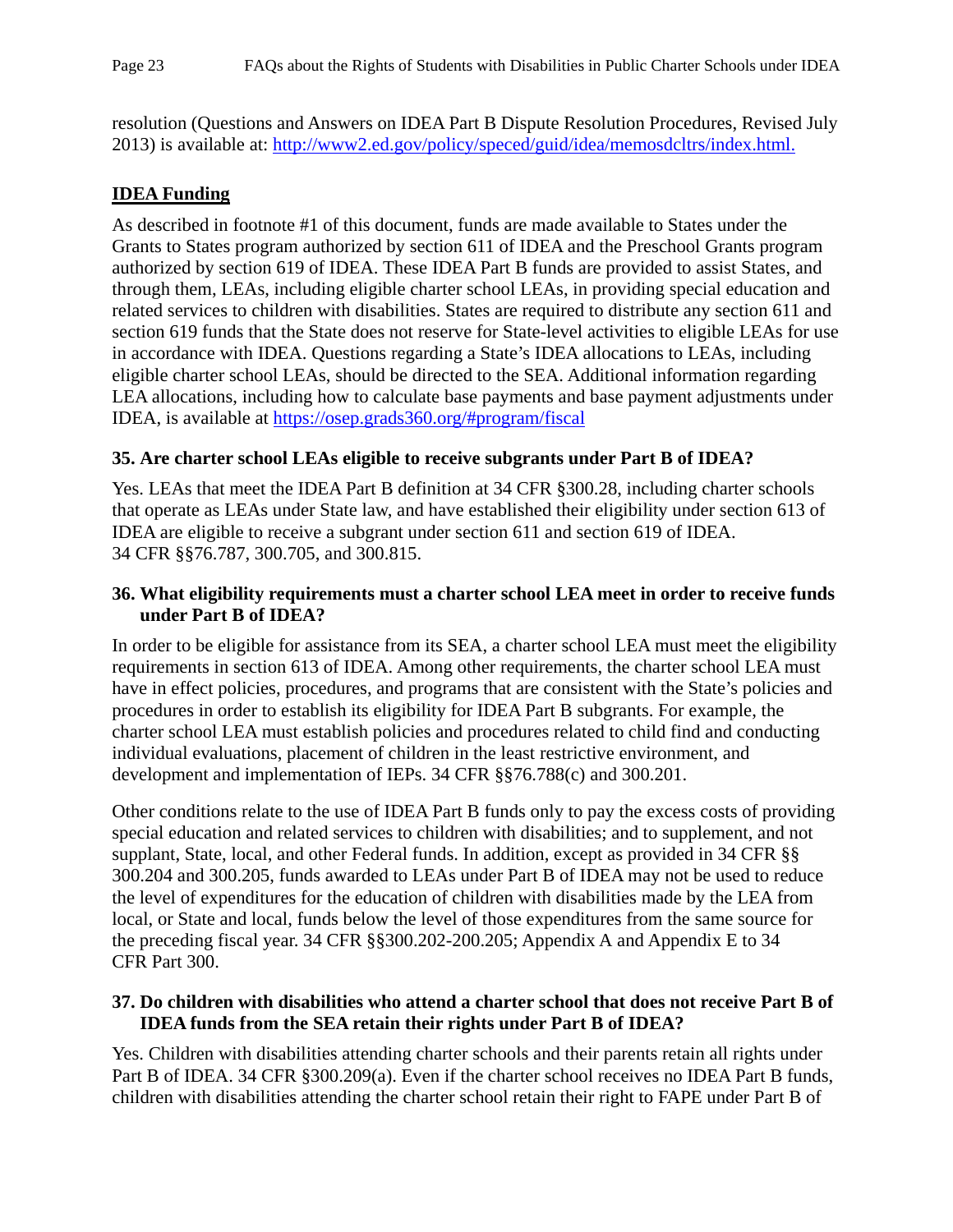l

IDEA. This is consistent with each SEA's overarching responsibility to exercise general supervision over all educational programs for children with disabilities in the State, and to ensure the availability of FAPE for all disabled children residing in the State in mandatory age ranges. These requirements apply regardless of the status of the charter school under State law. See Q&A #6.

### <span id="page-28-0"></span>**38. Does Part B of IDEA contain any provisions to ensure that newly-created charter school LEAs receive the funds for which they are eligible?**

Yes. Because the Department was aware that charter schools not in existence during the base year might otherwise be prevented from receiving a base payment under the statutory formula, the Department promulgated regulations for both the Grants to States and Preschool Grants programs that require States to make base payment adjustments and provide part of the base payment to new or reconfigured LEAs, including charter school LEAs. Requiring base payment adjustments also ensures that available funds are distributed equitably among all LEAs in the State. 34 CFR §§300.705(b)(2) and 300.816(b). The requirements for base payment adjustments also apply to charter school LEAs that experience a significant expansion in enrollment, as defined at 34 CFR §76.787. See also 20 U.S.C. 7221(e) (requiring SEAs to ensure that new and expanding charter schools receive the Federal formula funds for which they are eligible within five months), its implementing regulations at 34 CFR Part 76, Subpart H, and the Responses to Questions 78-80 in the Department's December 2000 guidance titled "How Does a State or Local Educational Agency Allocate Funds to Charter Schools that are Opening for the First Time or Significantly Expanding their Enrollment?"<sup>[20](#page-28-3)</sup>

## <span id="page-28-1"></span>**39. How are base payments calculated for charter school LEAs under IDEA?**

In making subgrants to LEAs each fiscal year, States must use a formula that includes a base payment and any applicable base payment adjustments. The base payment is the amount the eligible charter school LEA would have received under section 611 if the State had distributed 75 percent of its FFY 1999 section 611 subgrant and the amount the eligible charter school LEA would have received under section 619 if the State had distributed 75 percent of its FFY 1997 section 619 subgrant. See 34 CFR §§300.705(b)(1) and 300.816(a).

## <span id="page-28-2"></span>**40. How are base payment adjustments made for new or expanding charter school LEAs?**

When calculating base payments for new or expanding charter school LEAs, States must use the method described in 34 CFR §§300.705(b)(2)(i) and 300.816(b)(1). This requires adjusting base allocations of affected LEAs based on the relative numbers of children with disabilities ages 3 through 21 for the Grants to States program, or ages 3 through 5 for the Preschool Grants program, who are currently provided special education by each affected LEA. Thus, if a charter school LEA opens for the first time or significantly expands its enrollment in a subsequent year, the State must divide the base allocation for LEAs that would have been responsible for serving

<span id="page-28-3"></span> $20$  Although the regulatory citations have not been updated to reflect the IDEA Part B regulations issued on August, 14, 2006 and December 1, 2008, the substance of the December 2000 Guidance remains applicable and is posted on the Department's Web site. (See: [http://www2.ed.gov/policy/elsec/guid/cschools/cguidedec2000.pdf\)](http://www2.ed.gov/policy/elsec/guid/cschools/cguidedec2000.pdf)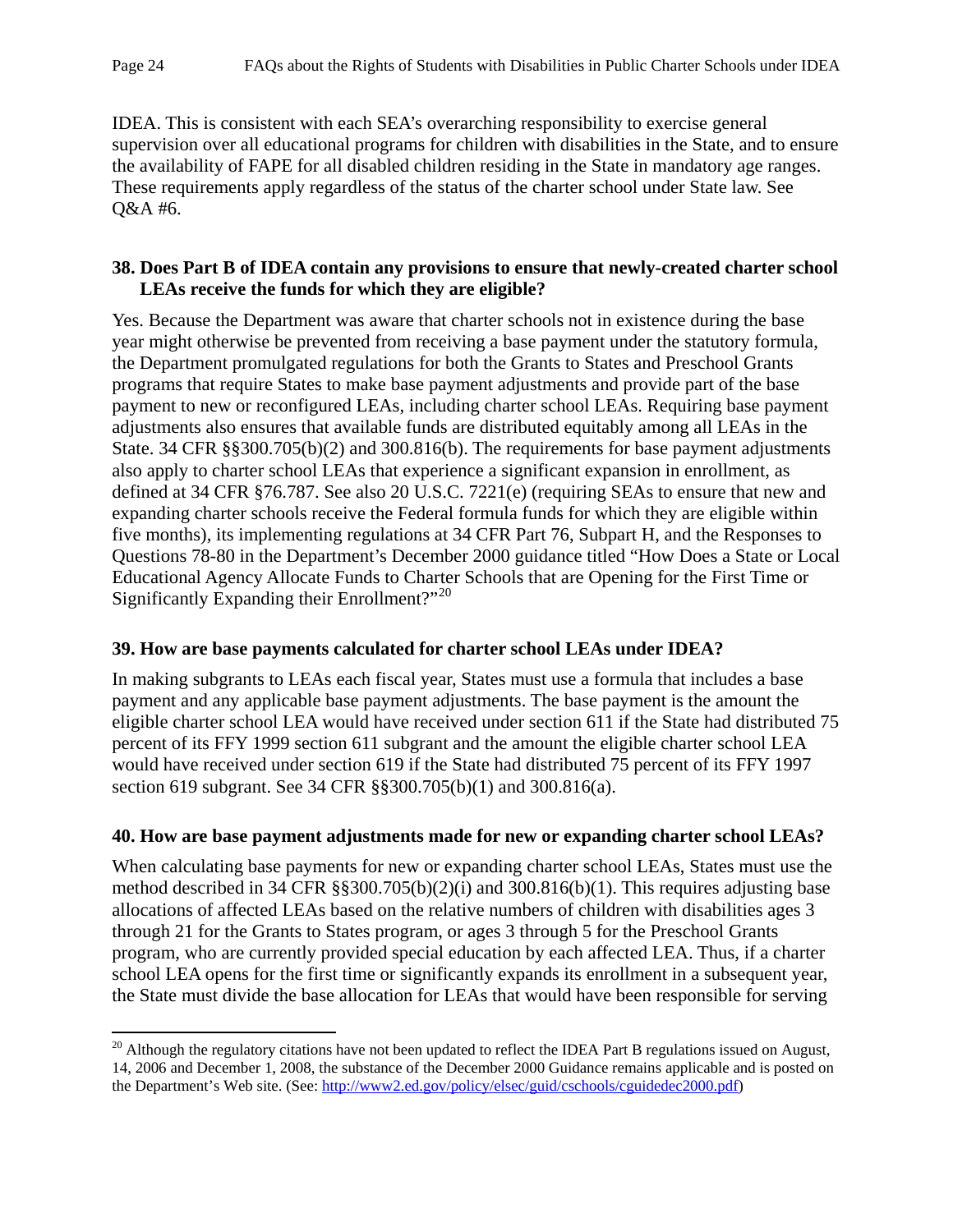children with disabilities now being served by the charter school LEA, among the charter school LEA and affected LEAs based on the relative numbers of children with disabilities currently provided special education by each of the affected LEAs. For a charter school LEA that received a base payment of zero in its first year of operation, the State must adjust the base payment for the first fiscal year after the first annual child count in which the LEA reports that it is serving any children with disabilities.

#### <span id="page-29-0"></span>**41. How does an SEA calculate the population payment for a new or expanded charter school LEA under the formulas?**

The population payment (85 percent of the remaining flow-through funds after the base payments are made) is an amount based on the eligible agency's relative numbers of children enrolled in public and private elementary and secondary schools within the LEA's jurisdiction. The population payment should be allocated to new or expanded charter school LEAs based on the number of elementary and secondary school children enrolled in the charter school. The State may not rely on enrollment data from a prior year in calculating the new or expanded charter school's population payment, even if population payments to other LEAs are based on a prior year's enrollment data. 34 CFR §76.791.

#### <span id="page-29-1"></span>**42. How does an SEA calculate the poverty payment for a new or expanded charter school LEA under the formulas?**

The poverty payment (15 percent of the remaining flow through funds after the base payments are made) is an amount based on the eligible agency's relative numbers of children living in poverty, as determined by the SEA. The poverty factor chosen must be applied uniformly to all eligible LEAs. For example, if the State uses aggregate data on children who are eligible for free or reduced-price meals under the United States Department of Agriculture's National School Lunch Program, these data must be applied to the new or expanded charter school LEA to determine its poverty payment. The State may not rely on enrollment or eligibility data from a prior year in calculating the number of children living in poverty in a new or expanded charter school LEA, even if poverty payments to other LEAs are based on data from a prior year. 34 CFR §76.791.

#### <span id="page-29-2"></span>**43. May an eligible charter school LEA receive an IDEA subgrant even if the charter school LEA is not serving any children with disabilities?**

Yes. All LEAs, including charter school LEAs, have a responsibility to identify and serve all children with disabilities who need special education and related services. As stated above, charter school LEAs must meet eligibility requirements in section 613 of IDEA in order to receive IDEA Part B funds. There is no IDEA requirement that an LEA, including a charter school LEA, must be serving children with disabilities to be eligible for a subgrant. 34 CFR §§300.705(a) and 300.815. If an eligible LEA, including a charter school LEA, is not entitled to a base payment, that LEA's subgrant would be based on population and poverty. Requiring States to make subgrants to all eligible LEAs, including charter school LEAs, that have no children with disabilities currently enrolled helps ensure that the LEAs have IDEA Part B funds available if they are needed to conduct child find activities or to serve children with disabilities who subsequently enroll or are identified during the school year.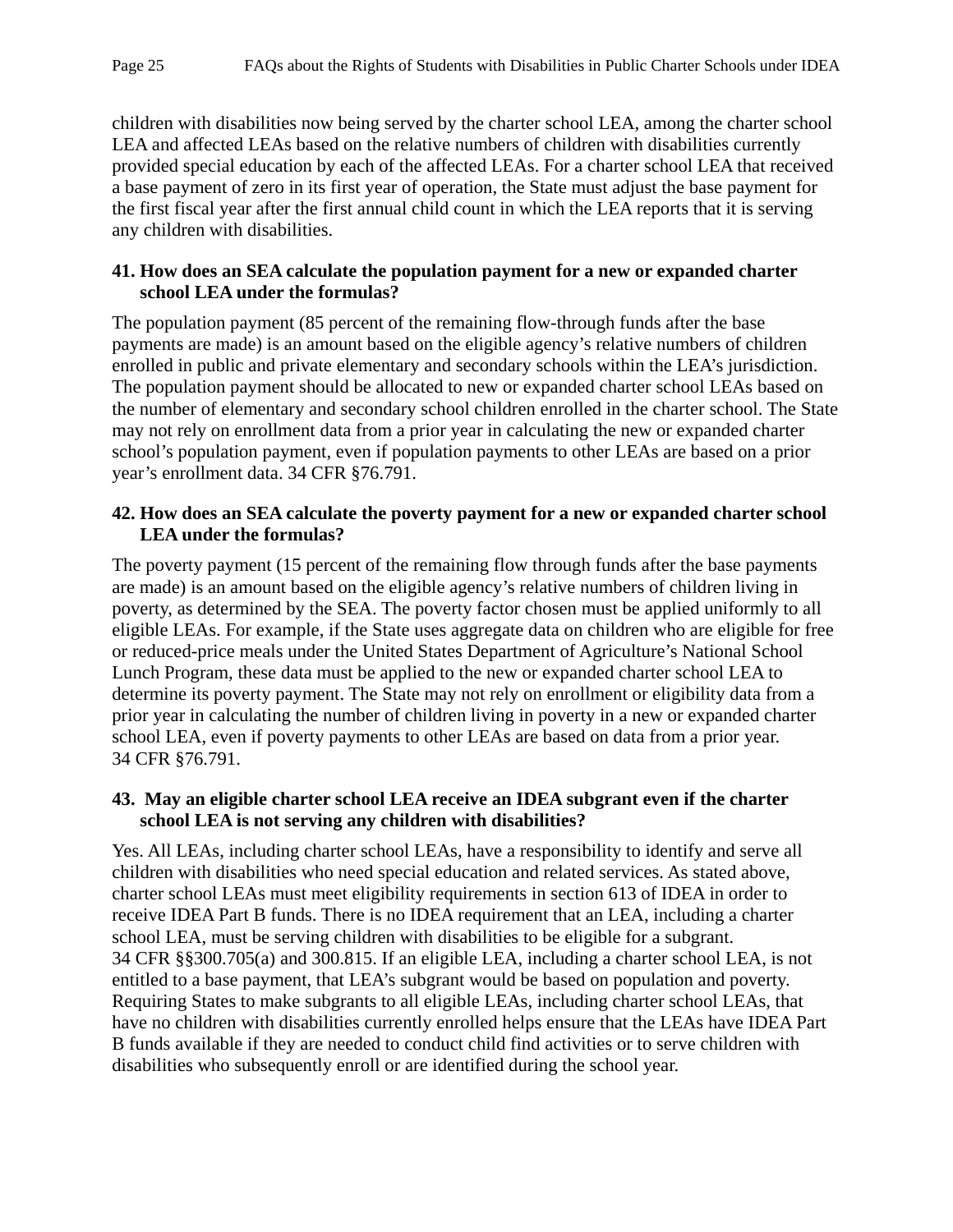## <span id="page-30-0"></span>**44. Are there funding requirements in Part B of IDEA that apply to LEAs that have charter schools that are public schools within the LEA?**

Yes. For charter schools that are public schools within an LEA, Part B of IDEA and its implementing regulations require the LEA to submit a plan that provides an assurance to the SEA that the LEA will: (a) serve children with disabilities attending those charter schools in the same manner as the LEA serves children with disabilities in its other schools; and (b) provide IDEA Part B funds to those charter schools in the same manner as it provides IDEA Part B funds to its other schools. 20 U.S.C. §1413(a)(5); 34 CFR §§300.200 and 300.209(b).

# <span id="page-30-1"></span>**45. Are LEAs required to allocate Part B funds to eligible new or expanding charter schools that are public schools within an LEA? What if the LEA provides Part B funds to its other public schools?**

An LEA is not required to provide IDEA Part B funds to a new or expanding charter school that is a public school within the LEA if the LEA does not provide IDEA Part B funds to other public schools within the LEA. However, if an LEA provides IDEA Part B funds or services to public schools within the LEA, the LEA must provide those funds or services in the same manner to charter schools that are public schools within the LEA. 34 CFR §76.799; 34 CFR §300.209(b).

# <span id="page-30-2"></span>**Charter School Closures**

## <span id="page-30-3"></span>**46. When a charter school LEA that has received an IDEA Part B subgrant closes, what happens to those funds?**

If a charter school LEA closes and leaves IDEA Part B funds unobligated, the SEA may reallocate any funds not obligated by the closed charter school LEA to other LEAs in the State that are not adequately providing special education and related services to all children with disabilities residing in the areas served by those other LEAs. The SEA may also retain those funds for use at the State level to the extent that the State has not reserved the maximum amount of funds it is permitted to reserve for State-level activities. 34 CFR §§300.705(c) (Grants to States) and 300.817(Preschool Grants). It is important for the SEA to have procedures that include communication regarding the status of charter school LEAs to help ensure that grant closeout, when required, is handled in a timely and appropriate manner.

## <span id="page-30-4"></span>**47. If a charter school closes, or if a closing is imminent, what responsibilities does the charter school have with regard to equipment purchased with IDEA funds for children with disabilities?**

If the charter school is a school of an LEA, then that LEA maintains responsibility for equipment purchased with IDEA funds for children with disabilities. If the charter school is its own LEA and has received an IDEA Part B subgrant, then the charter school LEA is responsible for following the grant closeout procedures at  $2$  CFR  $\S 200.343<sup>21</sup>$  $\S 200.343<sup>21</sup>$  $\S 200.343<sup>21</sup>$  and the equipment requirements for

<span id="page-30-5"></span><sup>&</sup>lt;sup>21</sup> IDEA Part B funds are subject to the Uniform Administrative Requirements, Cost Principles, and Audit Requirements for Federal Awards, codified at 2 CFR part 200 and commonly referred to as the "Uniform Guidance." The Uniform Guidance provisions at 2 CFR part 200 replace provisions previously found in the Education Department General Administrative Regulations (EDGAR) at 34 CFR parts 74 and 80, and prior Office  $\overline{\phantom{a}}$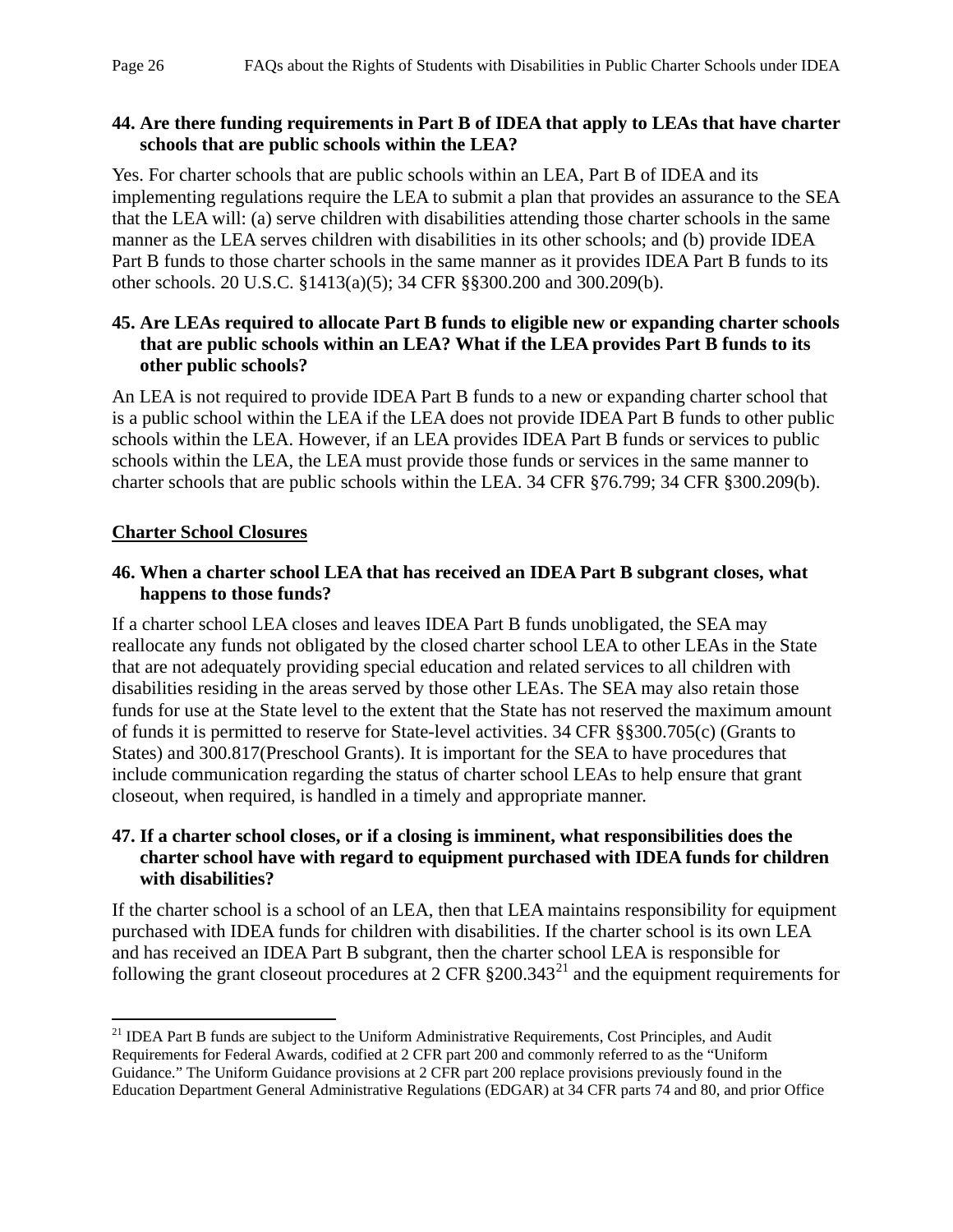subgrantees, including disposition, at 2 CFR §200.313(c) through (e). Questions regarding equipment requirements should be directed to the SEA.

#### <span id="page-31-0"></span>**48. If a charter school closes or if a closing is imminent, what responsibilities does the charter school have with regard to its records for children with disabilities?**

If the charter school's records include personally identifiable information about a child with a disability, those records continue to be subject to the protections in FERPA and IDEA's confidentiality of information provisions, the parents must continue to be afforded their right to access the child's education records in accordance with those laws. 34 CFR Part 99 (FERPA) and 34 CFR §§300.611 through 300.626 (IDEA). Ultimately though, each SEA is responsible for ensuring compliance with IDEA, including responsibility to continue to make FAPE available to eligible children with disabilities who attended a closed charter school. 34 CFR §300.149. Nothing in IDEA precludes the State from assigning responsibilities related to the education of children with disabilities and closing or closed charter schools to another entity, such as another LEA.

## <span id="page-31-1"></span>**49. If a charter school closes, how does an LEA or SEA ensure that children with disabilities who attended the closed charter school continue to receive FAPE?**

The SEA and its LEAs, including charter school LEAs, must make FAPE available to eligible children with disabilities. If a charter school that is a school of an LEA closes, then the LEA that included the closed charter school maintains responsibility for ensuring the provision of FAPE to that school's children with disabilities, unless State law assigns responsibility to some other entity. 34 CFR §300.201. If a charter school that is an LEA closes, the SEA maintains responsibility for ensuring the provision of FAPE to that school's children with disabilities, unless State law assigns responsibility to some other entity. 34 CFR §300.149. As stated in Q&A #4, any other entity assigned responsibility must have the capacity to provide FAPE, and such assignment does not diminish the SEA's own responsibility.

A child with a disability does not relinquish his or her right to FAPE because a charter school closes. The responsible LEA or SEA must ensure that an appropriate placement is proposed for the child. Whether new placements proposed for children with disabilities as a result of a charter school closure would constitute a change in educational placement would have to be determined on a case-by-case basis. In determining whether a change in educational placement has occurred, the responsible public agency must determine whether the proposed change would substantially or materially alter the child's educational program. If such a change occurs, the public agency must provide prior written notice. 34 CFR §300.503. If the proposed placement offers the same educational program and opportunities for interaction with the child's nondisabled peers as he or she had during the placement at the charter school, the change in location alone would not

of Management and Budget (OMB) Circulars A-87 and A-133. The Uniform Guidance provision at 2 CFR §200.343, governing grant closeout procedures, replaces the EDGAR provision previously found at 34 CFR §80.50.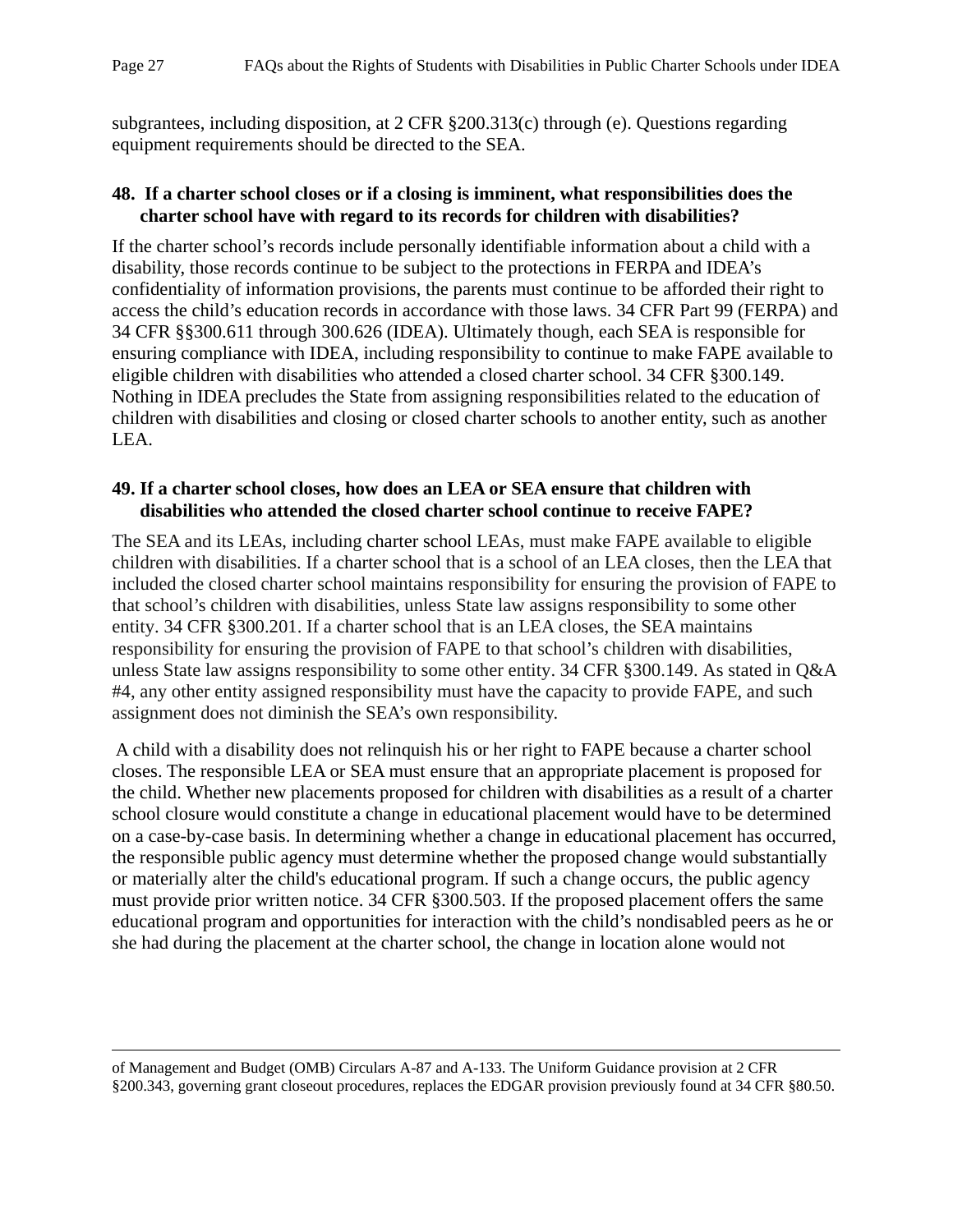constitute a change in educational placement, and IDEA Part B's written prior notice requirements would not be triggered.<sup>[22](#page-32-2)</sup> See OSEP Letter to Fisher, 21 IDELR 992 (July 6, 1994).

Part B of IDEA provides that, unless the dispute involves placement during a disciplinary appeal pursuant to 34 CFR §300.533, during the pendency of administrative or judicial proceedings brought under section 615 of the Act, the child involved in the complaint must remain in his or her current educational placement until the completion of such proceedings, unless the State or LEA and the parents agree otherwise. This requirement is triggered when a due process complaint notice requesting a due process hearing under 34 CFR §300.507 is filed. 34 CFR §300.518(a).

Normally, under this provision, an LEA or, in the case of a charter school LEA that closes, the SEA, must maintain the child in his or her current educational placement, the charter school, unless the parent and LEA agree otherwise. Since the charter school is closed, however, the LEA or SEA would not be required to maintain a child with a disability at the charter school during the pendency of any administrative or judicial proceedings. If the parents and LEA or SEA are unable to agree on an interim placement or on a change of placement, the LEA or SEA may satisfy the pendency requirement at 34 CFR §300.518, by maintaining the child in an educational program that is substantially and materially the same as the student's placement at the charter school, i.e., a placement that can properly implement the student's IEP. See OSEP Letter to Fisher, 21 IDELR 992 (July 6, 1994).

# <span id="page-32-0"></span>**Other Topics**

## <span id="page-32-1"></span>**50. What responsibilities do charter schools have with regard to the transfer of records of children with disabilities when such children leave a charter school?**

To facilitate the child's transition to a new school in a new LEA, different public agencies have related responsibilities. The new public agency in which the child enrolls must take reasonable steps to promptly obtain the child's records, including the IEP and supporting documents and any other records relating to the provision of special education or related services to the child, from the previous public agency in which the child was enrolled, pursuant to 34 CFR §99.31(a)(2). 34 CFR §300.323(g)(1). Likewise, the charter school that operates as an LEA or the LEA that includes the charter school must take reasonable steps to promptly respond to a new public agency's request to obtain the child's records, including the IEP and supporting documents and any other records relating to the provision of special education or related services to the child. 34 CFR §300.323(g)(2).

<span id="page-32-2"></span> $22$  In the case of a charter school LEA closure during the school year, the child's new placement will involve a different LEA. Therefore, the in-State IEP transfer provisions in 34 CFR §300.323(e) would apply. The new LEA would be required to provide FAPE to the child (including services comparable to those described in the child's IEP from the previous LEA) until the new public agency either—(1) Adopts the child's IEP from the previous public agency; or (2) Develops, adopts, and implements a new IEP that meets the applicable requirements in §§300.320 through 300.324.  $\overline{\phantom{a}}$